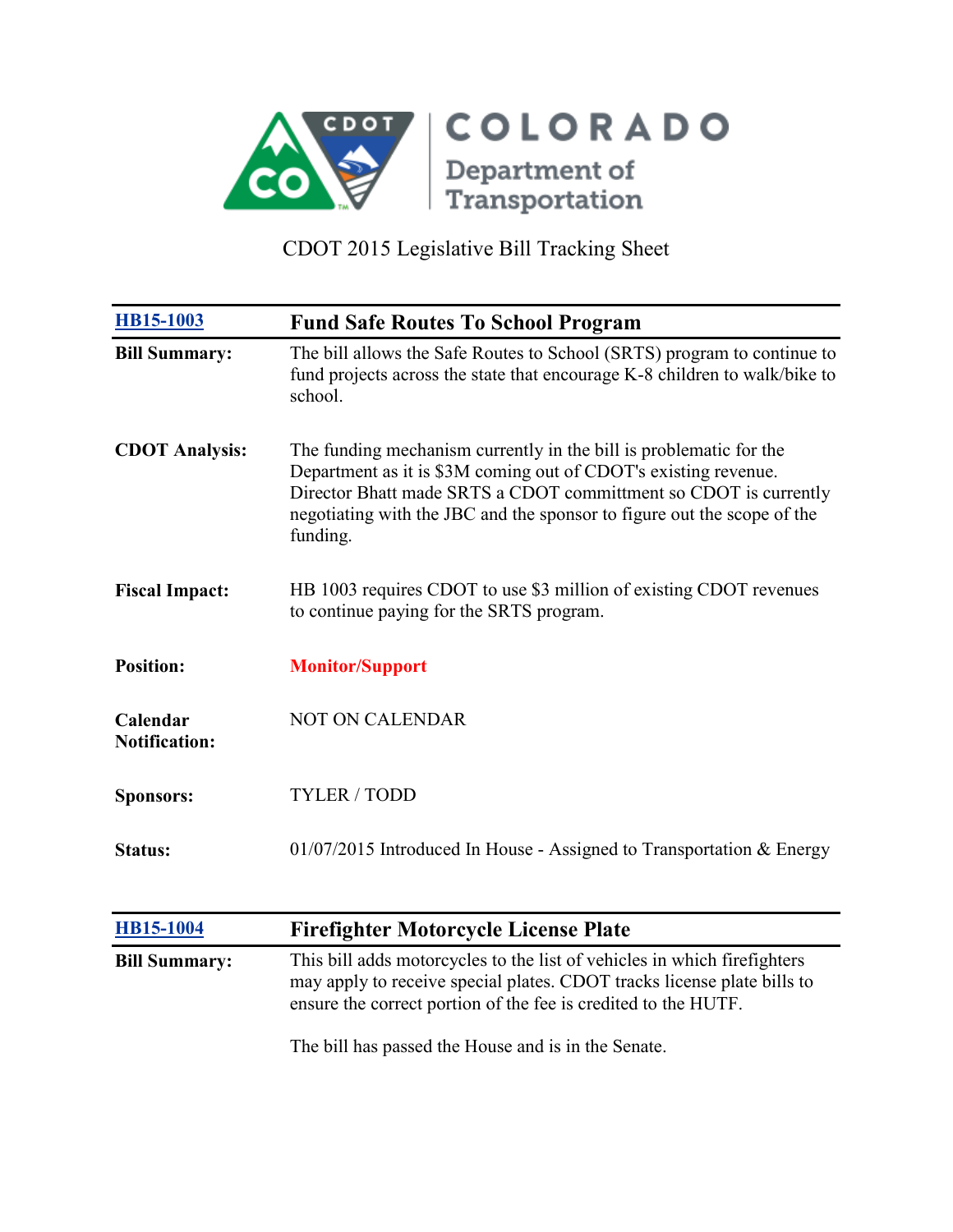| <b>CDOT</b> Analysis:            | CDOT tracks license plate bills to ensure the correct portion of the fee is<br>credited to the HUTF.            |
|----------------------------------|-----------------------------------------------------------------------------------------------------------------|
| <b>Fiscal Impact:</b>            | \$2670 increase in revenue to CDOT.                                                                             |
| <b>Position:</b>                 | <b>Monitor</b>                                                                                                  |
| Calendar<br><b>Notification:</b> | Friday, March 13 2015<br><b>SENATE APPROPRIATIONS COMMITTEE</b><br>8:00 AM SCR 356<br>$(1)$ in senate calendar. |
| <b>Sponsors:</b>                 | <b>TYLER / TODD</b>                                                                                             |
| Status:                          | 02/19/2015 Senate Committee on Transportation Refer Unamended to<br>Appropriations                              |

| HB15-1012                        | <b>Sales &amp; Use Tax Exemption For Dyed Diesel</b>                                                                                                                                        |
|----------------------------------|---------------------------------------------------------------------------------------------------------------------------------------------------------------------------------------------|
| <b>Bill Summary:</b>             | At the state level dyed diesel is already exempt. The main impact of the<br>legislation is to cities and counties that currently opt not to exempt dyed<br>diesel from sales and use taxes. |
|                                  | The bill passed the House and is in the Senate.                                                                                                                                             |
| <b>CDOT Analysis:</b>            | Continuing to monitor the bill to ensure it does not expand use of dyed<br>diesel in a way that reduces revenue to HUTF.                                                                    |
| <b>Fiscal Impact:</b>            | Minimal and indeterminate.                                                                                                                                                                  |
| <b>Position:</b>                 | <b>Monitor</b>                                                                                                                                                                              |
| Calendar<br><b>Notification:</b> | NOT ON CALENDAR                                                                                                                                                                             |
| <b>Sponsors:</b>                 | <b>BECKER J. / SONNENBERG</b>                                                                                                                                                               |
| Status:                          | 02/25/2015 Introduced In Senate - Assigned to Finance                                                                                                                                       |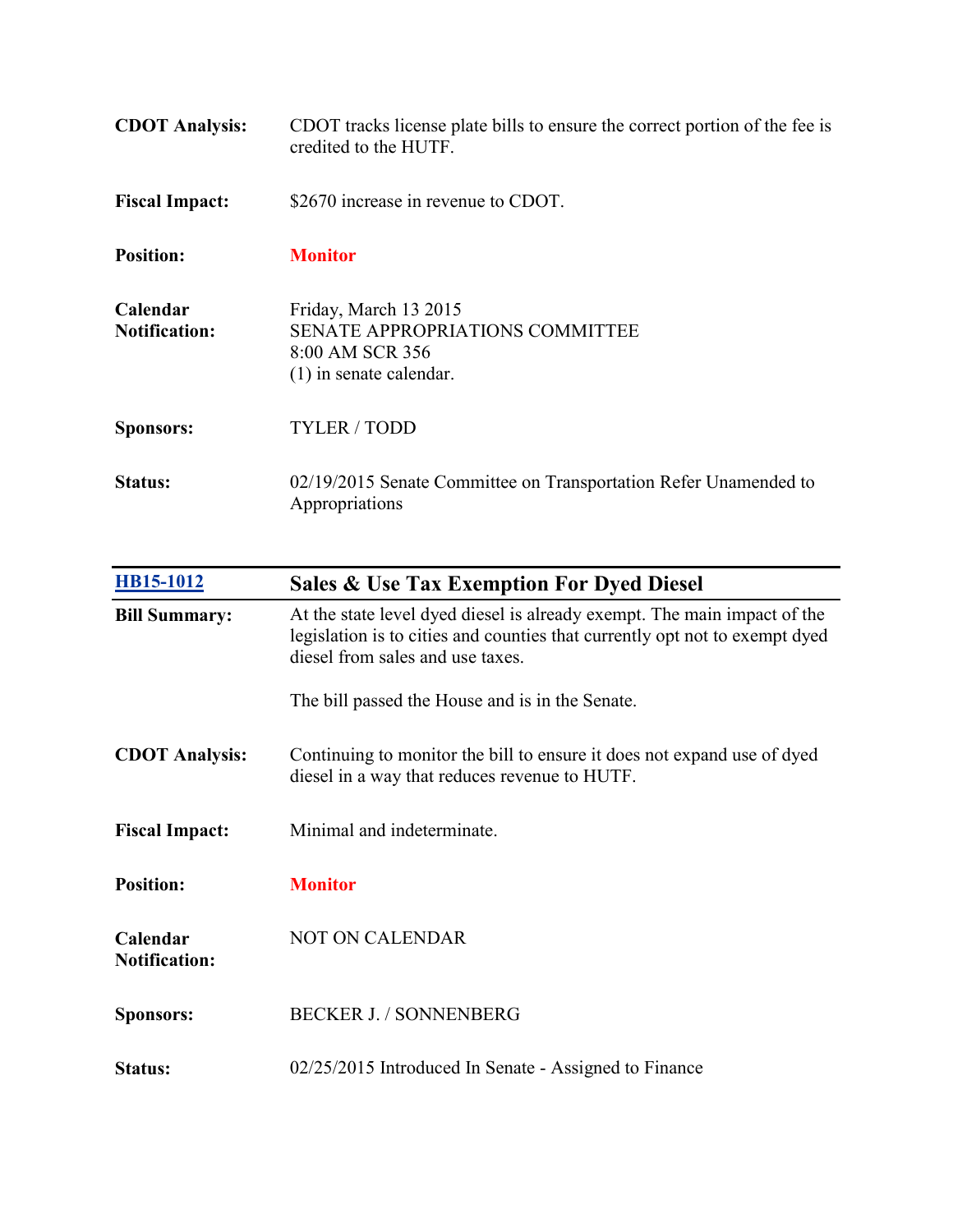| HB15-1014                        | <b>Biennial Registration Seasonal Farm Motor Vehicles</b>                                                                                                                                                                                                       |
|----------------------------------|-----------------------------------------------------------------------------------------------------------------------------------------------------------------------------------------------------------------------------------------------------------------|
| <b>Bill Summary:</b>             | The bill seeks to reduce the annual registration of agricultural vehicles to<br>every other year.                                                                                                                                                               |
| <b>CDOT Analysis:</b>            | The bill's impact is difficult to determine as written. As long as the bill<br>does not reduce HUTF revenue, CDOT is neutral. It passed out of<br>Transportation Committee 12-1 and is currently sitting in Finance.                                            |
| <b>Fiscal Impact:</b>            | The fiscal note shows an increase of \$1.5M in revenue due to the double<br>fees paid to cover two years. The bill, however, states the specific<br>ownership tax and registration fees are reduced, which the fiscal note<br>reflects in year two of the bill. |
| <b>Position:</b>                 | <b>Monitor</b>                                                                                                                                                                                                                                                  |
| Calendar<br><b>Notification:</b> | <b>NOT ON CALENDAR</b>                                                                                                                                                                                                                                          |
| <b>Sponsors:</b>                 | <b>DORE</b>                                                                                                                                                                                                                                                     |
| <b>Status:</b>                   | 02/04/2015 House Committee on Transportation & Energy Refer<br><b>Unamended</b> to Finance                                                                                                                                                                      |
| HB15-1026                        | <b>Reserved Parking Disabled Military License Plates</b>                                                                                                                                                                                                        |
| <b>Bill Summary:</b>             | The bill allows any military license plate to have an identifying figure<br>for handicapped parking if the applicant demonstrates a physical<br>impairment affecting mobility.                                                                                  |
|                                  | The bill is currenlty in Appropriations.                                                                                                                                                                                                                        |
| <b>CDOT Analysis:</b>            | No policy impact to CDOT. Will continue monitoring for impacts.                                                                                                                                                                                                 |
| <b>Fiscal Impact:</b>            | No fiscal impact to CDOT.                                                                                                                                                                                                                                       |
| <b>Position:</b>                 | <b>Monitor</b>                                                                                                                                                                                                                                                  |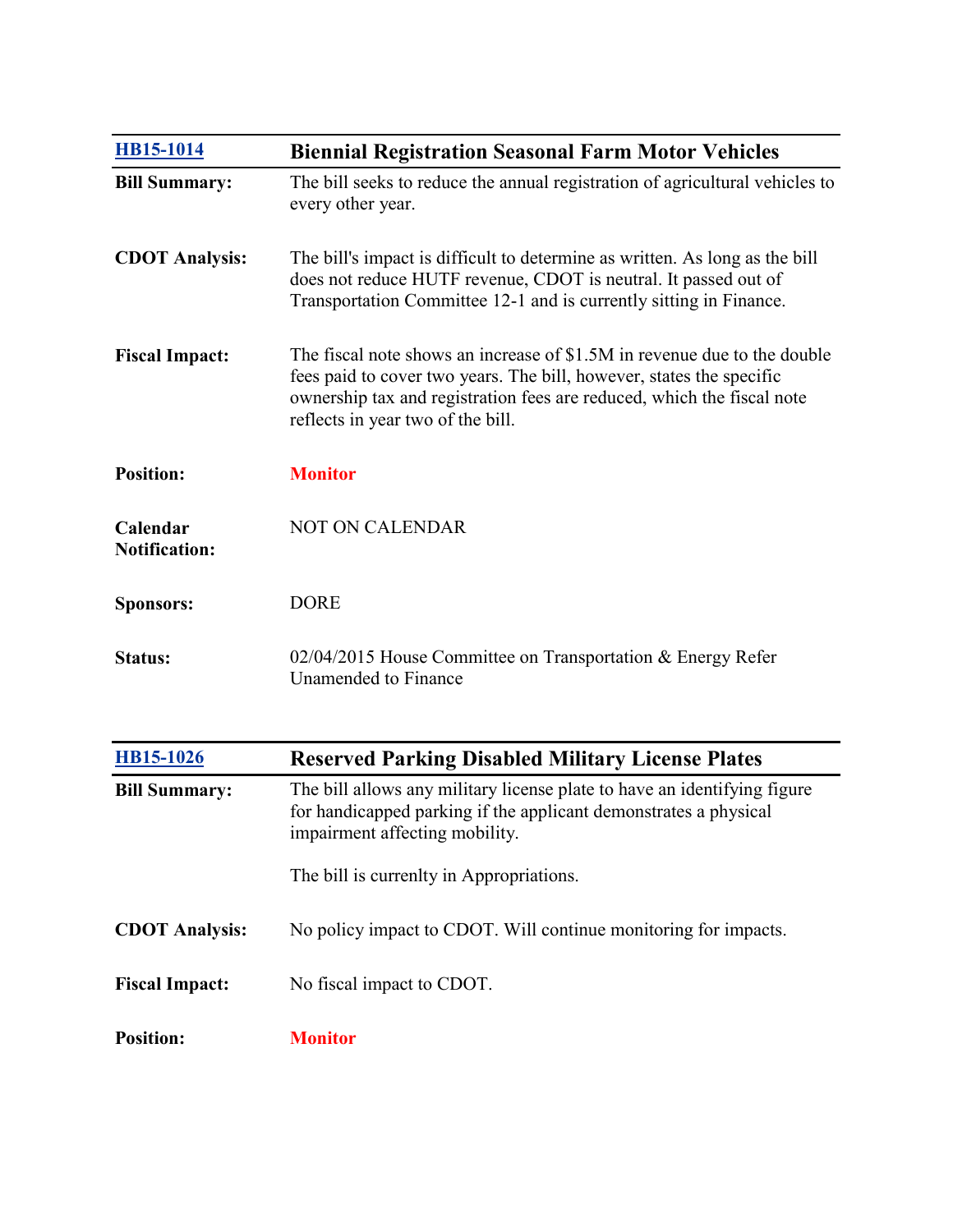| Calendar<br><b>Notification:</b> | Friday, March 6 2015<br>Appropriations<br>8:15 a.m. Room LSB-A<br>$(1)$ in house calendar.                                                                                      |
|----------------------------------|---------------------------------------------------------------------------------------------------------------------------------------------------------------------------------|
| <b>Sponsors:</b>                 | <b>ROUPE</b>                                                                                                                                                                    |
| Status:                          | 02/25/2015 House Committee on Finance Refer Unamended to<br>Appropriations                                                                                                      |
| HB15-1043                        | <b>Felony Offense For Repeat DUI Offenders</b>                                                                                                                                  |
| <b>Bill Summary:</b>             | This bill creates a felony offense for 3 or more DUI/DWAI convictions<br>under certain circumstances.                                                                           |
|                                  | The bill continues to sit in Finance as the various stakeholders continue<br>negotiations.                                                                                      |
| <b>CDOT</b> Analysis:            | The bill was laid over while Corrections, Public Safety and State Patrol<br>negotiate on how to implement the policy. The Governor wants a felony<br>DUI bill passed this year. |
| <b>Fiscal Impact:</b>            | None                                                                                                                                                                            |
| <b>Position:</b>                 | <b>Monitor/Support</b>                                                                                                                                                          |
| Calendar<br><b>Notification:</b> | Wednesday, March 18 2015<br>Finance<br>1:30 p.m. Room LSB-A<br>(3) in house calendar.                                                                                           |
| <b>Sponsors:</b>                 | <b>SAINE / COOKE</b>                                                                                                                                                            |
| Status:                          | 02/05/2015 House Committee on Judiciary Refer Amended to Finance                                                                                                                |
| HB15-1044                        | <b>Periodic Legislative Review Executive Branch Rules</b>                                                                                                                       |
| <b>Bill Summary:</b>             | The bill creates a schedule for the legislative review, including a policy                                                                                                      |

review and a legal review, over a 4-year period of all of CDOT's rules.

The bill died on a thin bipartisan vote in committee.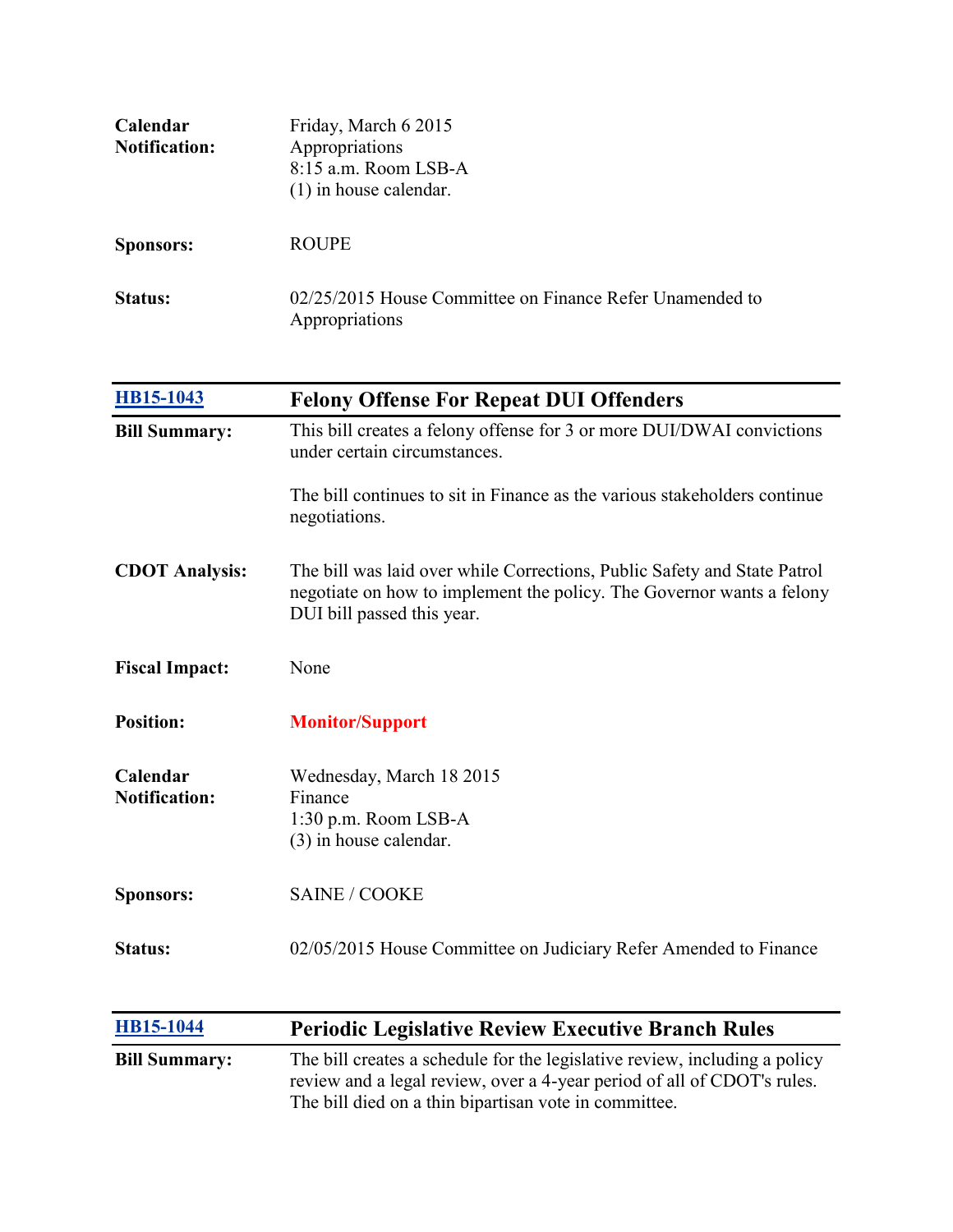| <b>CDOT</b> Analysis:            | CDOT already complies with the requirements of the bill, however the<br>bill adds an unreasonable timeline for review of all rules. Quantifying<br>the fiscal impact of our rules would require additional FTEs. |
|----------------------------------|------------------------------------------------------------------------------------------------------------------------------------------------------------------------------------------------------------------|
| <b>Fiscal Impact:</b>            | Estimated additional 3,000 hours of work to comply.                                                                                                                                                              |
| <b>Position:</b>                 | <b>Oppose</b>                                                                                                                                                                                                    |
| Calendar<br><b>Notification:</b> | <b>NOT ON CALENDAR</b>                                                                                                                                                                                           |
| <b>Sponsors:</b>                 | <b>KLINGENSCHMITT</b>                                                                                                                                                                                            |
| Status:                          | 03/02/2015 House Committee on State, Veterans, & Military Affairs<br>Postpone Indefinitely                                                                                                                       |

| <b>HB15-1046</b>                 | <b>Highway Project Contract Amount Limit Waivers</b>                                                                                                                                                                                                                    |
|----------------------------------|-------------------------------------------------------------------------------------------------------------------------------------------------------------------------------------------------------------------------------------------------------------------------|
| <b>Bill Summary:</b>             | Bill allows the Executive Director to approve low bid project even if<br>fewer than three bids applied. Transparency sideboards, such as a three<br>year sunset and additional reporting to the General Assembly.                                                       |
| <b>CDOT</b> Analysis:            | This bill helps increase the number of projects CDOT may accomplish in<br>a year. Currently, CDOT needs to re-advertise bids with fewer than three<br>bids, and this would allow those to go forward instead. The bill passed<br>the House on a strong bipartisan vote. |
| <b>Fiscal Impact:</b>            | Around \$10,000 each time CDOT advertises a bid. The bill is heading to<br>Appropriations next because of the positive fiscal impact to the state,<br>then on to the House floor.                                                                                       |
| <b>Position:</b>                 | <b>Actively Support</b>                                                                                                                                                                                                                                                 |
| Calendar<br><b>Notification:</b> | <b>NOT ON CALENDAR</b>                                                                                                                                                                                                                                                  |
| <b>Sponsors:</b>                 | <b>MORENO / SCOTT</b>                                                                                                                                                                                                                                                   |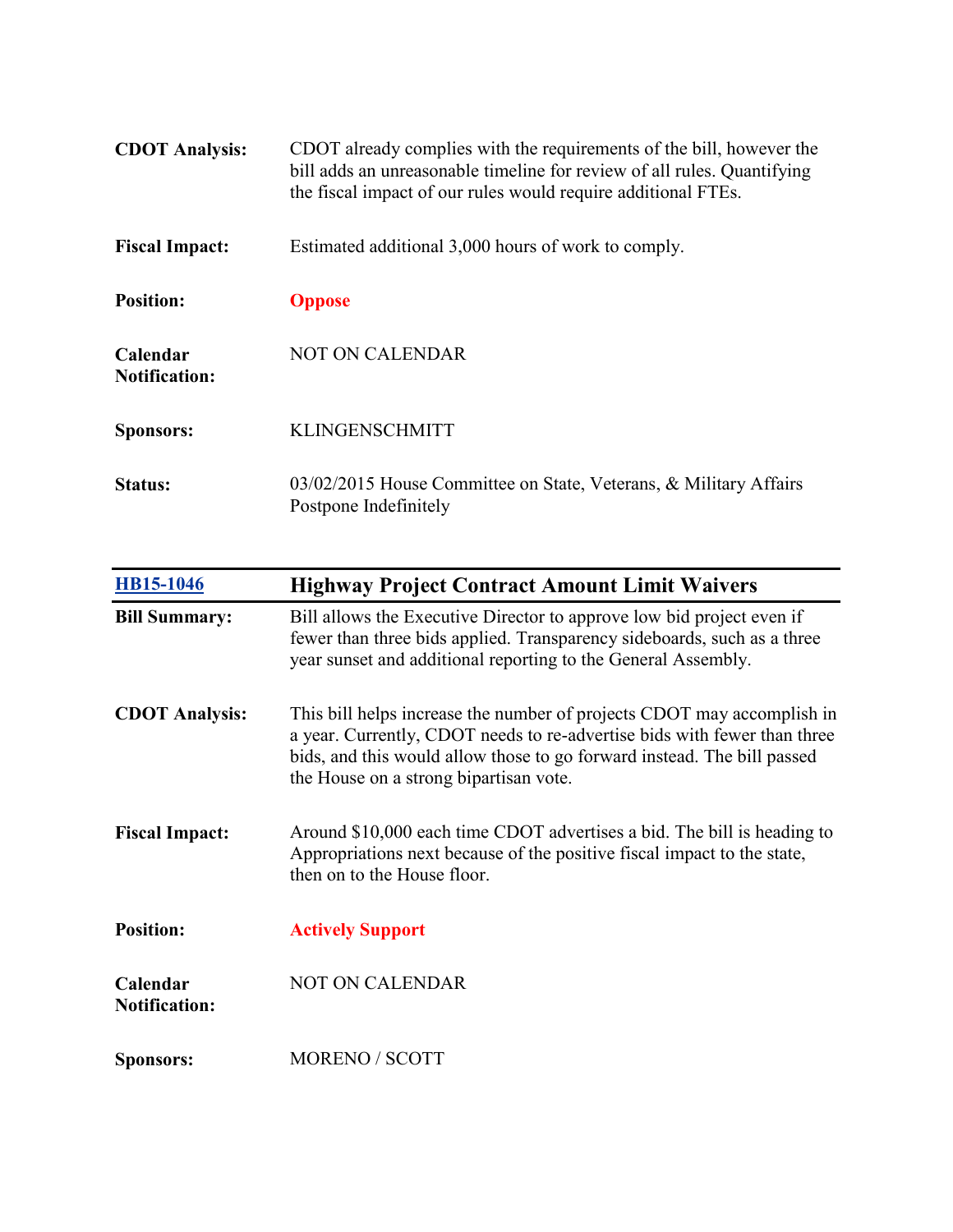| HB15-1054                        | <b>Off-Highway Vehicle Roadway Registration</b>                                                                                                                                                                         |
|----------------------------------|-------------------------------------------------------------------------------------------------------------------------------------------------------------------------------------------------------------------------|
| <b>Bill Summary:</b>             | Allows OHVs onto county roads. Establishes a titling and registration<br>process for OHVs. Would allow young children, ages 10 and up, to drive<br>OHVs under direct parental supervision.                              |
|                                  | The bill died in the House Finance committee.                                                                                                                                                                           |
| <b>CDOT</b> Analysis:            | CDOT and CSP have safety concerns about OHVs on county roads, but<br>the sponsor amended out language allowing young kids to drive OHVs.<br>With these amendments, CO State Patrol and CDOT are neutral on the<br>bill. |
| <b>Fiscal Impact:</b>            | None                                                                                                                                                                                                                    |
| <b>Position:</b>                 | <b>Monitor</b>                                                                                                                                                                                                          |
| Calendar<br><b>Notification:</b> | <b>NOT ON CALENDAR</b>                                                                                                                                                                                                  |
| <b>Sponsors:</b>                 | <b>BROWN</b>                                                                                                                                                                                                            |
| <b>Status:</b>                   | 02/19/2015 House Committee on Finance Postpone Indefinitely                                                                                                                                                             |

| HB15-1055             | <b>Participation In State Employee Assistance Program</b>                                                                                                                                                                                                                                                                                                                                                                                               |
|-----------------------|---------------------------------------------------------------------------------------------------------------------------------------------------------------------------------------------------------------------------------------------------------------------------------------------------------------------------------------------------------------------------------------------------------------------------------------------------------|
| <b>Bill Summary:</b>  | The bill clarifies that the dependant of a state employee is not eligible to<br>be the sole and direct recipient of services from an employee assistance<br>program, but that the program may allow the participation of a state<br>employee's dependant or any other person who is not a state employee in<br>an employee assistance program if such participation is necessary to<br>provide effective counseling and assistance to a state employee. |
| <b>CDOT</b> Analysis: | Under current law, state employees may participate in assistance<br>programs to address conflict resolution, crisis intervention, anger<br>management, employer and employee mediation, consultations regarding<br>problem employees, violence in the workplace training, sexual<br>harassment training, and any other facilitated groups and workshops                                                                                                 |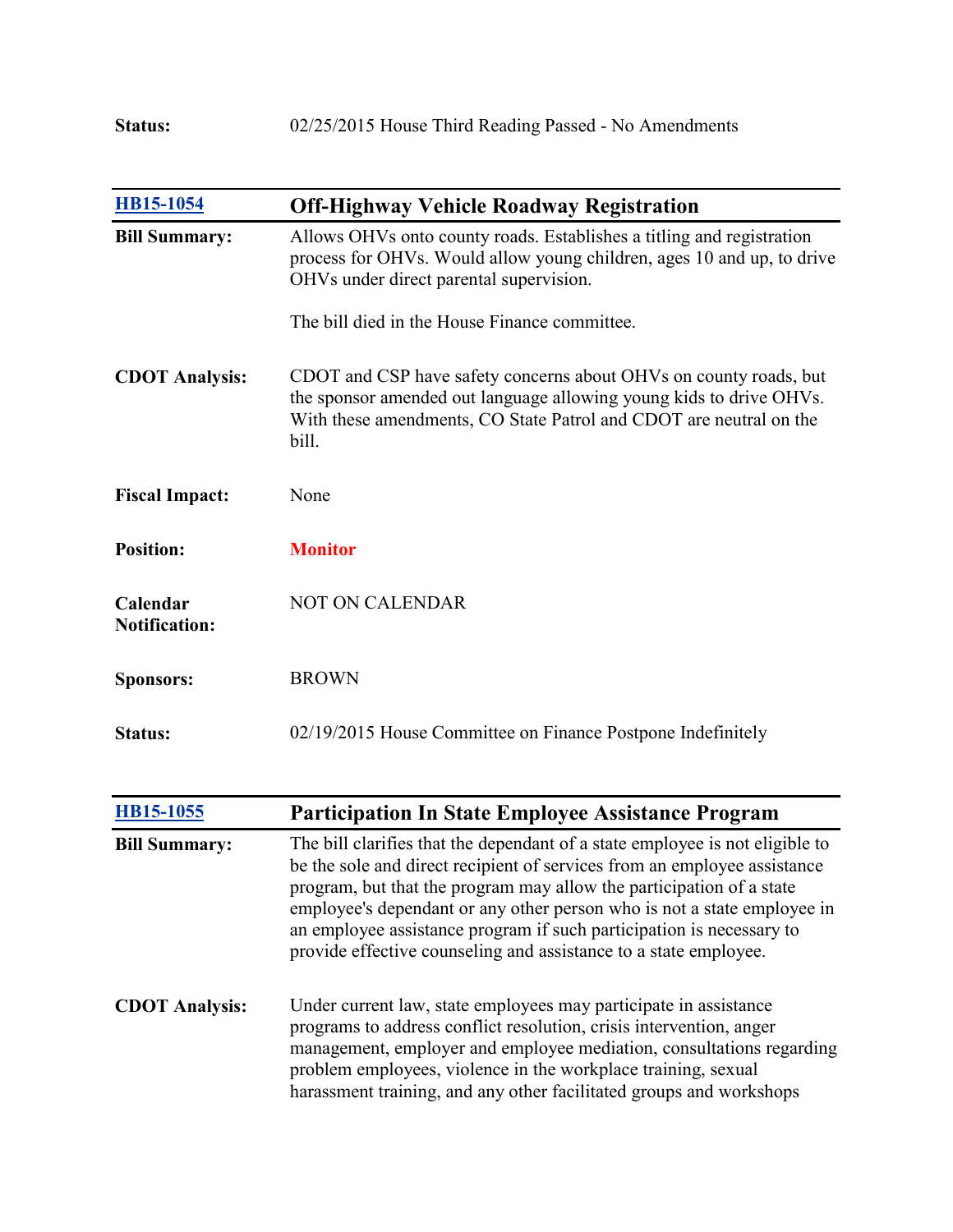| deemed necessary to address workplace challenges. There are certain      |
|--------------------------------------------------------------------------|
| situations in which the participation of a dependent of a state employee |
| may improve the effectiveness of the employee assistance program. The    |
| bill passed both Houses and is awaiting the Governor's signature.        |

| <b>Fiscal Impact:</b>            | No impact                                                                                   |
|----------------------------------|---------------------------------------------------------------------------------------------|
| <b>Position:</b>                 | <b>Monitor</b>                                                                              |
| Calendar<br><b>Notification:</b> | Friday, March 6 2015<br>THIRD READING OF BILLS - FINAL PASSAGE<br>$(4)$ in senate calendar. |
| <b>Sponsors:</b>                 | ESGAR                                                                                       |
| Status:                          | 03/05/2015 Senate Second Reading Passed - No Amendments                                     |

| <b>HB15-1065</b>                 | <b>Regulatory Reform Act Of 2015</b>                                                                                                                                                                                                                                                                                                                                                                                                                                                                                                          |
|----------------------------------|-----------------------------------------------------------------------------------------------------------------------------------------------------------------------------------------------------------------------------------------------------------------------------------------------------------------------------------------------------------------------------------------------------------------------------------------------------------------------------------------------------------------------------------------------|
| <b>Bill Summary:</b>             | This bill establishes a process for small businesses to receive<br>information about state department rules. If a small business violates a<br>new rule, a state agency issues a written warning and engages the<br>business in educational outreach methods of complying with the new<br>rule.                                                                                                                                                                                                                                               |
| <b>CDOT</b> Analysis:            | This bill was narrowed down in scope after the bill's prime sponsor in<br>the House, Rep. Szabo, left her seat to become a Jefferson County<br>commissioner and another legislator picked up the baton. The new<br>sponsor took out language that impacted CDOT, e.g. state licenses,<br>federally funded projects, bidding and others. In it's new iteration, the<br>bill only applies to CDOT if a small business breaks a rule, the<br>Department would send them a letter first and work with them to ensure<br>compliance in the future. |
| <b>Fiscal Impact:</b>            | No fiscal impact to CDOT.                                                                                                                                                                                                                                                                                                                                                                                                                                                                                                                     |
| <b>Position:</b>                 | <b>Monitor</b>                                                                                                                                                                                                                                                                                                                                                                                                                                                                                                                                |
| Calendar<br><b>Notification:</b> | <b>NOT ON CALENDAR</b>                                                                                                                                                                                                                                                                                                                                                                                                                                                                                                                        |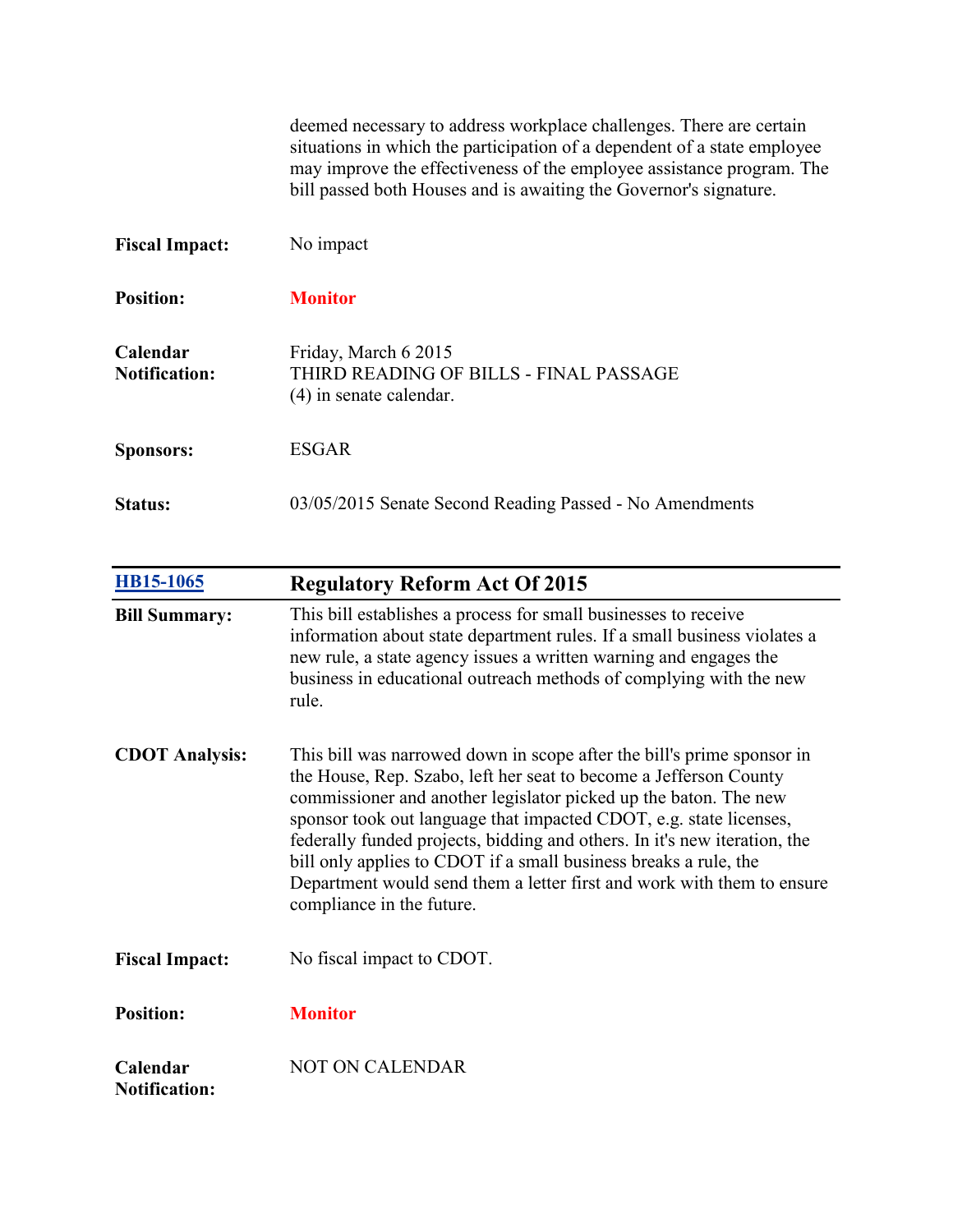| <b>Sponsors:</b> | SZABO / NEVILLE T.                                                                                        |
|------------------|-----------------------------------------------------------------------------------------------------------|
| <b>Status:</b>   | 01/09/2015 Introduced In House - Assigned to State, Veterans, $\&$<br>Military Affairs $+$ Appropriations |

| <b>HB15-1068</b>                 | <b>Motor Vehicle Impeding Traffic</b>                                                                                                                                                                                                                                                                                                                                                                                                                                   |
|----------------------------------|-------------------------------------------------------------------------------------------------------------------------------------------------------------------------------------------------------------------------------------------------------------------------------------------------------------------------------------------------------------------------------------------------------------------------------------------------------------------------|
| <b>Bill Summary:</b>             | The bill creates a presumption that a person is impeding traffic if at least<br>4 motor vehicles are following immediately behind and the person is<br>traveling at least 5 miles per hour below the<br>speed limit. Vehicles with the slow-moving vehicle emblem are<br>exempted from the law against impeding traffic.<br>There would have been some small increase to the HUTF from the<br>traffic tickets citations, but the bill was PI'd in House Transportation. |
| <b>CDOT Analysis:</b>            | The bill would have helped in traffic safety and flow on two lane roads.                                                                                                                                                                                                                                                                                                                                                                                                |
| <b>Fiscal Impact:</b>            | The fiscal impact would've been minimal and indeterminate.                                                                                                                                                                                                                                                                                                                                                                                                              |
| <b>Position:</b>                 | <b>Monitor</b>                                                                                                                                                                                                                                                                                                                                                                                                                                                          |
| Calendar<br><b>Notification:</b> | NOT ON CALENDAR                                                                                                                                                                                                                                                                                                                                                                                                                                                         |
| <b>Sponsors:</b>                 | <b>WILSON</b>                                                                                                                                                                                                                                                                                                                                                                                                                                                           |
| <b>Status:</b>                   | 01/28/2015 House Committee on Transportation & Energy Postpone<br>Indefinitely                                                                                                                                                                                                                                                                                                                                                                                          |
| HB15-1077                        | <b>Modify Late Vehicle Registration Fee</b>                                                                                                                                                                                                                                                                                                                                                                                                                             |
| <b>Bill Summary:</b>             | Bill seeks to create a maximum limit of \$10 for FASTER late fees. Bill<br>died in House State Affairs.                                                                                                                                                                                                                                                                                                                                                                 |

**CDOT Analysis:** By reducing the amount of the FASTER late fee charge, there would have been a significant fiscal impact to the FASTER budget for the state.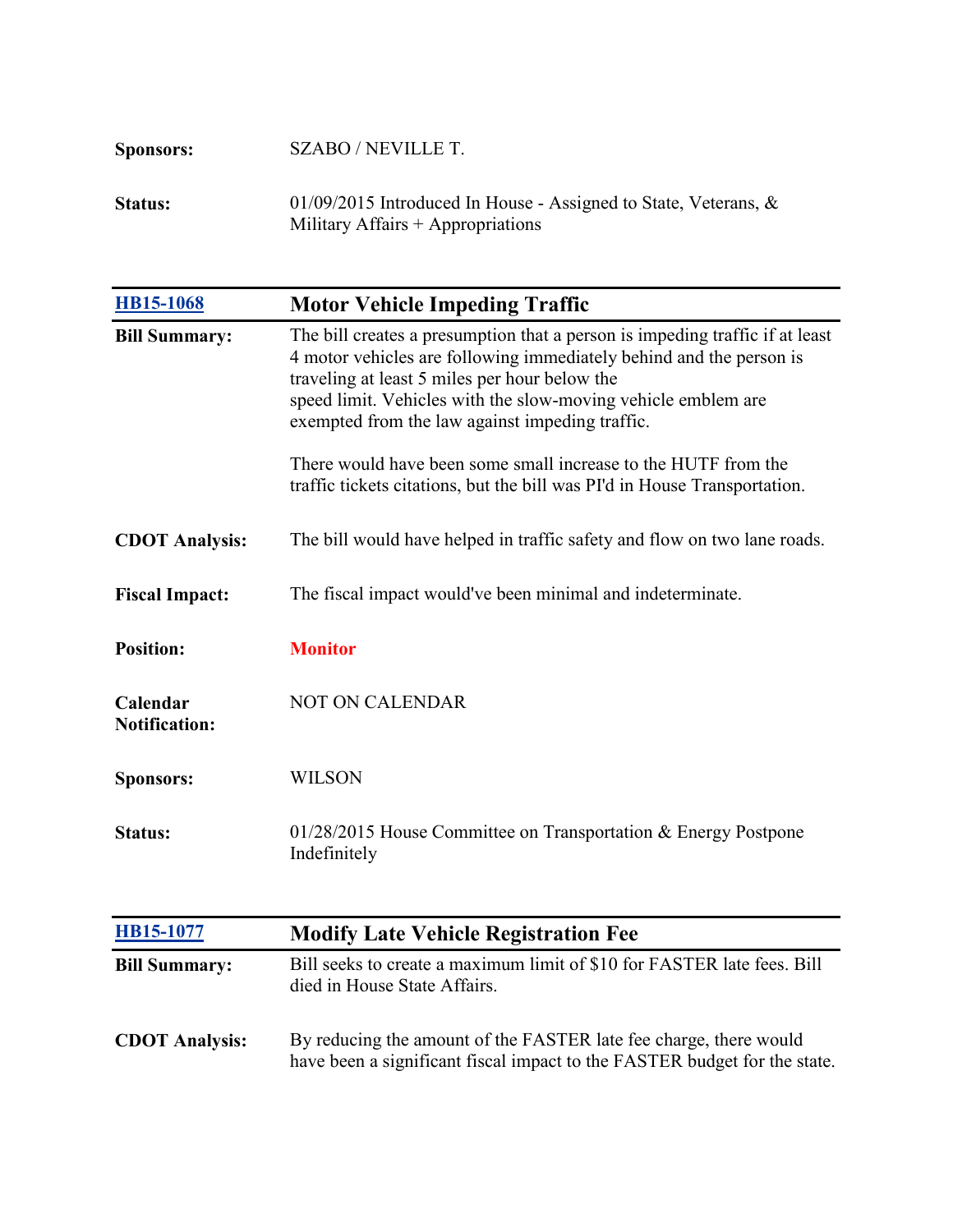| <b>Fiscal Impact:</b>                   | \$10,536,000 revenue loss in FY2016-17 and beyond.                                         |
|-----------------------------------------|--------------------------------------------------------------------------------------------|
| <b>Position:</b>                        | <b>Monitor/Oppose</b>                                                                      |
| <b>Calendar</b><br><b>Notification:</b> | <b>NOT ON CALENDAR</b>                                                                     |
| <b>Sponsors:</b>                        | WILSON                                                                                     |
| <b>Status:</b>                          | 01/28/2015 House Committee on State, Veterans, & Military Affairs<br>Postpone Indefinitely |

| HB15-1089                        | <b>Register Title Kei Vehicle For Roadway</b>                                                                                                                                                                                                                                                                                                                                                                                                                              |
|----------------------------------|----------------------------------------------------------------------------------------------------------------------------------------------------------------------------------------------------------------------------------------------------------------------------------------------------------------------------------------------------------------------------------------------------------------------------------------------------------------------------|
| <b>Bill Summary:</b>             | This bill authorizes a person to drive a kei vehicle on a roadway if it is<br>registered with the division of motor vehicles. It sets the cost of<br>registration to \$15 and specifies that the kei vehicle must follow the<br>rules of the road and cannot be driven on limited-access highways or<br>roads with a speed limit greater that 55 mph.                                                                                                                      |
| <b>CDOT Analysis:</b>            | CDOT looks at bills like these to ensure only safe vehicles are allowed<br>on roads, and to apply appropriate FASTER fees to the vehicles. In the<br>case of kei vehicles, they are NHTSA certified and have the ability to<br>flow with the rest of road traffic. Unfortunately, the sponsor did not<br>amend in all of the CDOT request on registration fees, so we continue to<br>work with her to treat kei vehicles as Class C vehicles for registration<br>purposes. |
| <b>Fiscal Impact:</b>            | Defer to DOR. No fiscal impact for CDOT.                                                                                                                                                                                                                                                                                                                                                                                                                                   |
| <b>Position:</b>                 | <b>Monitor</b>                                                                                                                                                                                                                                                                                                                                                                                                                                                             |
| Calendar<br><b>Notification:</b> | Wednesday, March 11 2015<br>Finance<br>$1:30$ p.m. Room LSB-A<br>$(1)$ in house calendar.                                                                                                                                                                                                                                                                                                                                                                                  |
| <b>Sponsors:</b>                 | <b>PRIMAVERA</b>                                                                                                                                                                                                                                                                                                                                                                                                                                                           |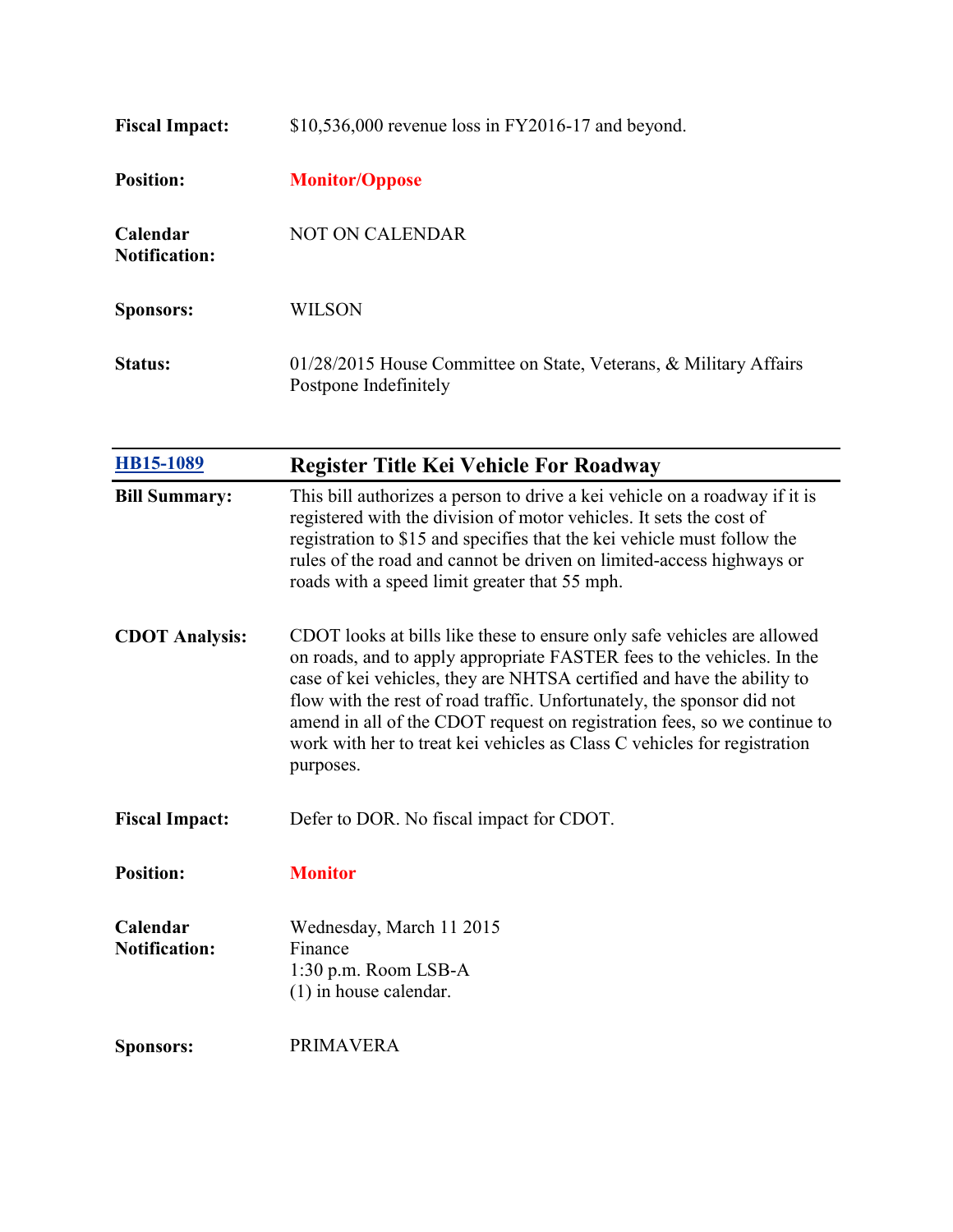| <b>Status:</b> | $02/04/2015$ House Committee on Transportation & Energy Refer |
|----------------|---------------------------------------------------------------|
|                | Amended to Finance                                            |

| <b>HB15-1090</b>                 | <b>County Retail Marijuana Impacts Grant Program</b>                                                                                                                                  |
|----------------------------------|---------------------------------------------------------------------------------------------------------------------------------------------------------------------------------------|
| <b>Bill Summary:</b>             | This bill would have skimmed 30% off the top from the Marijuana Tax<br>Cash Fund for grants to counties looking for help with the impacts of<br>marijuana.                            |
|                                  | The bill was PI'd in Local Government Committee.                                                                                                                                      |
| <b>CDOT Analysis:</b>            | The MTCF is \$24.3M, so around \$7M off the top would have gone to<br>the grant program in DOLA. Eight Departments receive MTCF money,<br>with CDPHE and DHS with the most at \$9.7M. |
| <b>Fiscal Impact:</b>            | CDOT administers the Marijuana Impaired Driving campaign at<br>\$450,000/yr.                                                                                                          |
| <b>Position:</b>                 | <b>Monitor</b>                                                                                                                                                                        |
| Calendar<br><b>Notification:</b> | <b>NOT ON CALENDAR</b>                                                                                                                                                                |
| <b>Sponsors:</b>                 | <b>DORE</b>                                                                                                                                                                           |
| <b>Status:</b>                   | 02/05/2015 House Committee on Local Government Postpone<br>Indefinitely                                                                                                               |

| HB15-1098             | <b>Red Light Camera</b>                                                                                                                                                                                                                                            |
|-----------------------|--------------------------------------------------------------------------------------------------------------------------------------------------------------------------------------------------------------------------------------------------------------------|
| <b>Bill Summary:</b>  | The bill would prohibit the state and local governments from using<br>technology that captures photos of vehicles breaking traffic laws.                                                                                                                           |
|                       | Right now the bill is sitting in Appropriations.                                                                                                                                                                                                                   |
| <b>CDOT Analysis:</b> | CDOT has opposed these bills over the last years because of the negative<br>impact a prohibition of red light cameras has on traffic safety.<br>Additionally, CDOT would be prohibited from using red light cameras<br>in our work zones to protect worker safety. |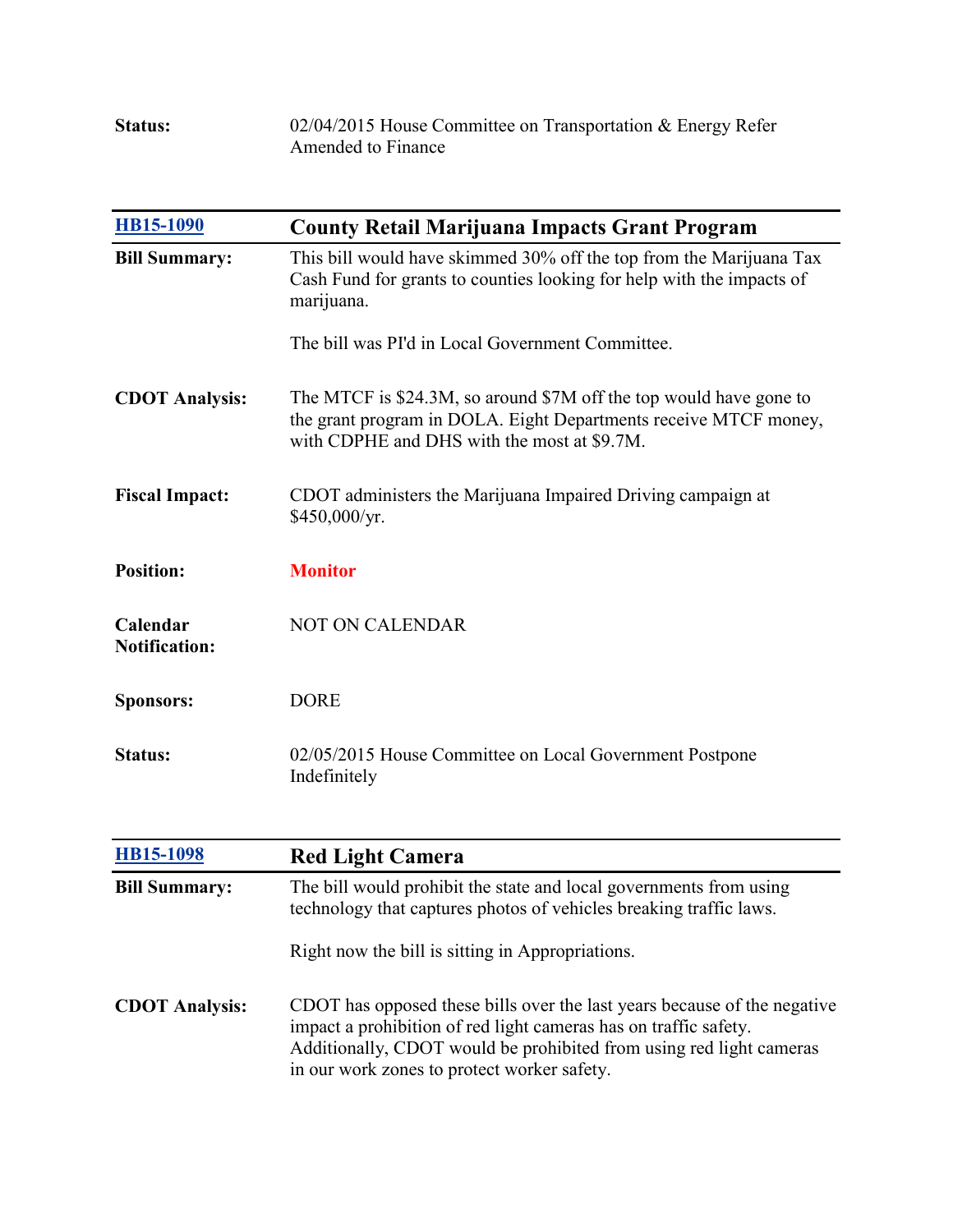| <b>Fiscal Impact:</b>                   | No fiscal impacts to CDOT.                                                                 |
|-----------------------------------------|--------------------------------------------------------------------------------------------|
| <b>Position:</b>                        | <b>Monitor/Oppose</b>                                                                      |
| <b>Calendar</b><br><b>Notification:</b> | NOT ON CALENDAR                                                                            |
| <b>Sponsors:</b>                        | HUMPHREY / NEVILLE T.                                                                      |
| Status:                                 | $02/25/2015$ House Committee on Transportation & Energy Refer<br>Amended to Appropriations |

| HB15-1109                        | <b>Additional SB09-228 Transfers To HUTF &amp; Cap Constr</b>                                                                                                                                                                                                                                                                                                                                                                    |
|----------------------------------|----------------------------------------------------------------------------------------------------------------------------------------------------------------------------------------------------------------------------------------------------------------------------------------------------------------------------------------------------------------------------------------------------------------------------------|
| <b>Bill Summary:</b>             | This bill continues SB228 transfers beyond the current five year limit if,<br>during any of those years, the amount of SB228 funds zeros out because<br>of TABOR growth limits. CDOT would receive SB228 transfers in<br>subsequent years when the growth trigger does not apply.                                                                                                                                                |
| <b>CDOT Analysis:</b>            | The protection of SB228 funding is of highest priority for CDOT. This<br>bill allows additional funding to come to the Department outside of the<br>current five year window, which is good. One risk is that this is seen as<br>THE fix for SB228 funding and the General Assembly just kicks the<br>problem down the road for future legislators. The bill was laid over<br>while conversations continue about TABOR revenues. |
| <b>Fiscal Impact:</b>            | Significant positive impact for CDOT, with potential up to \$800M over<br>all years of the transfer.                                                                                                                                                                                                                                                                                                                             |
| <b>Position:</b>                 | <b>Monitor/Support</b>                                                                                                                                                                                                                                                                                                                                                                                                           |
| Calendar<br><b>Notification:</b> | <b>NOT ON CALENDAR</b>                                                                                                                                                                                                                                                                                                                                                                                                           |
| <b>Sponsors:</b>                 | <b>DELGROSSO</b>                                                                                                                                                                                                                                                                                                                                                                                                                 |
| <b>Status:</b>                   | $01/15/2015$ Introduced In House - Assigned to Finance + Appropriations                                                                                                                                                                                                                                                                                                                                                          |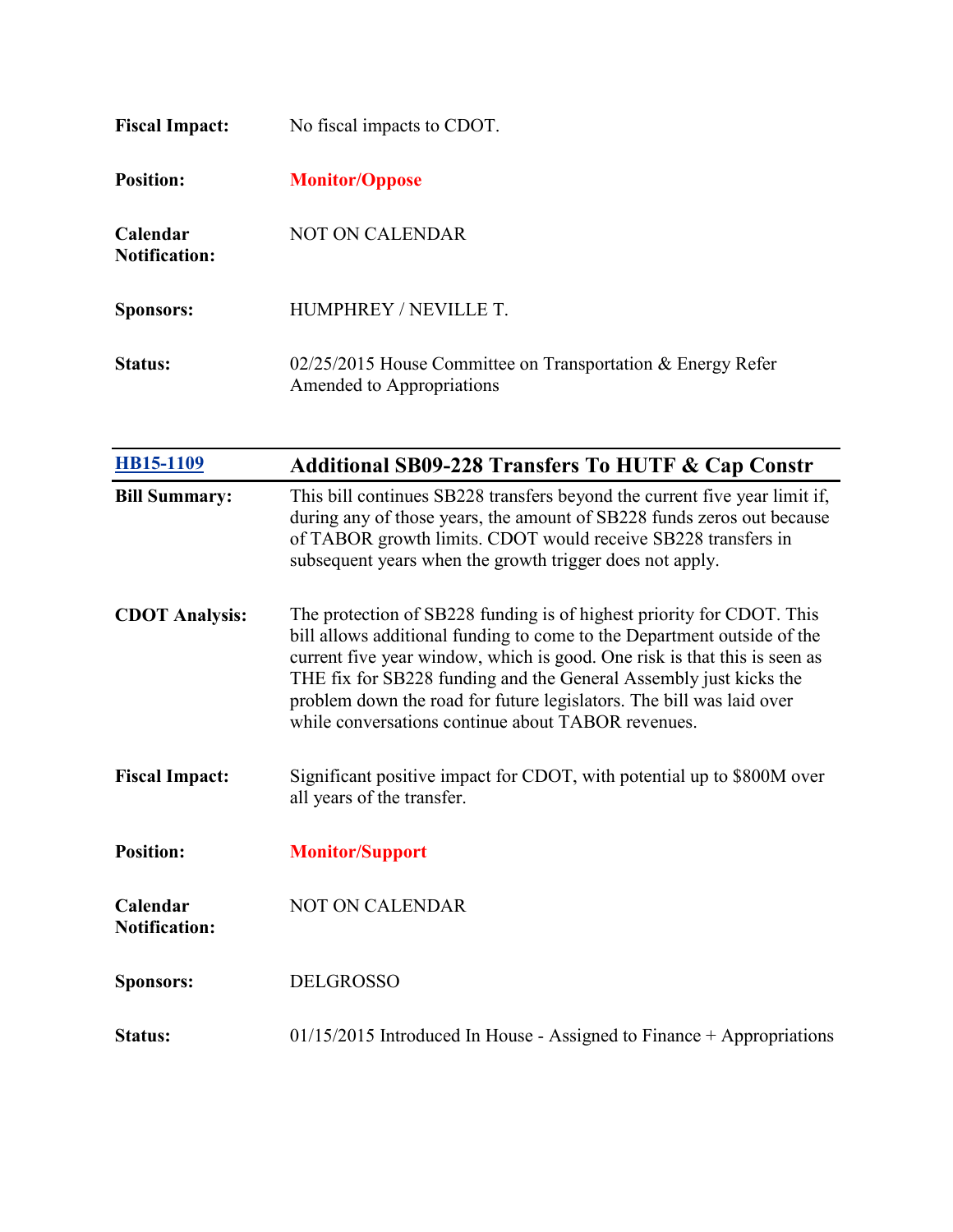| HB15-1110                        | <b>Review Of Principal Departments Of State Gov</b>                                                                                                                                                                                                                                                                                                                                                                                                                                                                                                                                                                                  |
|----------------------------------|--------------------------------------------------------------------------------------------------------------------------------------------------------------------------------------------------------------------------------------------------------------------------------------------------------------------------------------------------------------------------------------------------------------------------------------------------------------------------------------------------------------------------------------------------------------------------------------------------------------------------------------|
| <b>Bill Summary:</b>             | Requires the OSPB to do an audit/review of every state department to<br>recommend whether to terminate, continue or reestablish the<br>departments.                                                                                                                                                                                                                                                                                                                                                                                                                                                                                  |
| <b>CDOT Analysis:</b>            | This would mean additional time and energy conforming with any new<br>OSPB reviews. This bill has a negative impact on CDOT. See fiscal<br>impact below.                                                                                                                                                                                                                                                                                                                                                                                                                                                                             |
| <b>Fiscal Impact:</b>            | CDOT's preparation and participation in this process would occur once.<br>It is twofold in that 1) CDOT would provide sufficient info and data to<br>DORA upon which to make a recommendation to OLLS on whether<br>CDOT be terminated, continue or reestablished through discussions with<br>the CFO (10 hours), COO (5 hours) and individual management<br>divisions and offices (5 hours). Multiply the 5 hour number by the<br>number of management participating in any analysis; and 2) Preparing<br>the Exec Dir and CFO for appearing at any hearing(s), a min of 2 hours,<br>and an 3 add'l hours attending any hearing(s). |
| <b>Position:</b>                 | <b>Monitor</b>                                                                                                                                                                                                                                                                                                                                                                                                                                                                                                                                                                                                                       |
| Calendar<br><b>Notification:</b> | <b>NOT ON CALENDAR</b>                                                                                                                                                                                                                                                                                                                                                                                                                                                                                                                                                                                                               |
| <b>Sponsors:</b>                 | <b>SZABO</b>                                                                                                                                                                                                                                                                                                                                                                                                                                                                                                                                                                                                                         |
| <b>Status:</b>                   | 01/15/2015 Introduced In House - Assigned to State, Veterans, $\&$<br>Military Affairs + Appropriations                                                                                                                                                                                                                                                                                                                                                                                                                                                                                                                              |

| HB15-1115             | <b>Use Of Unmanned Aerial Vehicles</b>                                                                                                   |
|-----------------------|------------------------------------------------------------------------------------------------------------------------------------------|
| <b>Bill Summary:</b>  | This bill defines some privacy issues surrounding the use of unmanned<br>aerial vehicles (UAVs).                                         |
|                       | It was heard in Judiciary committee and held over for another week after<br>members heard testimony.                                     |
| <b>CDOT</b> Analysis: | CDOT continues to monitor to ensure economic development for UAV<br>industry isn't harmed and CDOT can still use UAVs for CDOT purposes. |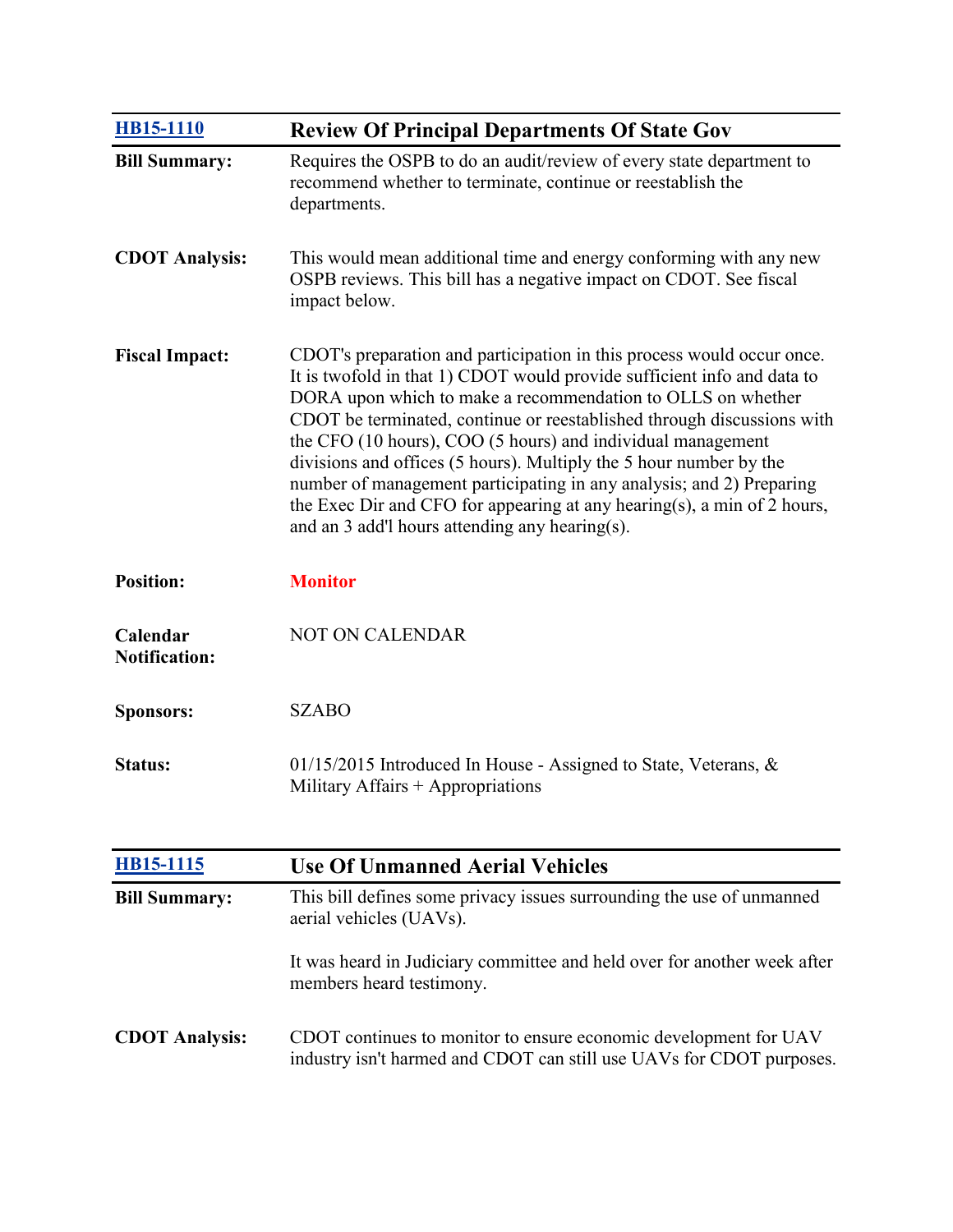| <b>Fiscal Impact:</b>            | none                                                                                          |
|----------------------------------|-----------------------------------------------------------------------------------------------|
| <b>Position:</b>                 | <b>Monitor</b>                                                                                |
| Calendar<br><b>Notification:</b> | <b>NOT ON CALENDAR</b>                                                                        |
| <b>Sponsors:</b>                 | <b>LAWRENCE</b>                                                                               |
| <b>Status:</b>                   | 03/03/2015 House Committee on Judiciary Witness Testimony and/or<br>Committee Discussion Only |

| HB15-1134                        | <b>New Diesel Motor Vehicles Emissions Testing</b>                                                                                                            |
|----------------------------------|---------------------------------------------------------------------------------------------------------------------------------------------------------------|
| <b>Bill Summary:</b>             | This bill allows heavy diesel fuel vehicles above 26,000 pounds and<br>manufactured 2014 or later an additional two years before having an<br>emissions test. |
|                                  | The bill passed the House and is in the Senate.                                                                                                               |
| <b>CDOT Analysis:</b>            | CDOT impact is financial as we get a portion of the emission testing<br>costs.                                                                                |
| <b>Fiscal Impact:</b>            | According to CDPHE, who manages the Diesel Opacity Program, the<br>total hit to the state general fund would be just over \$3,000.                            |
| <b>Position:</b>                 | <b>Monitor</b>                                                                                                                                                |
| Calendar<br><b>Notification:</b> | Thursday, March 12 2015<br><b>SENATE TRANSPORTATION COMMITTEE</b><br>Upon Adjournment SCR 352<br>(3) in senate calendar.                                      |
| <b>Sponsors:</b>                 | <b>CORAM / COOKE</b>                                                                                                                                          |
| <b>Status:</b>                   | 03/03/2015 Introduced In Senate - Assigned to Transportation                                                                                                  |
| HB15-1148                        | <b>Transfer Gen Fund Surplus To State Highway Fund</b>                                                                                                        |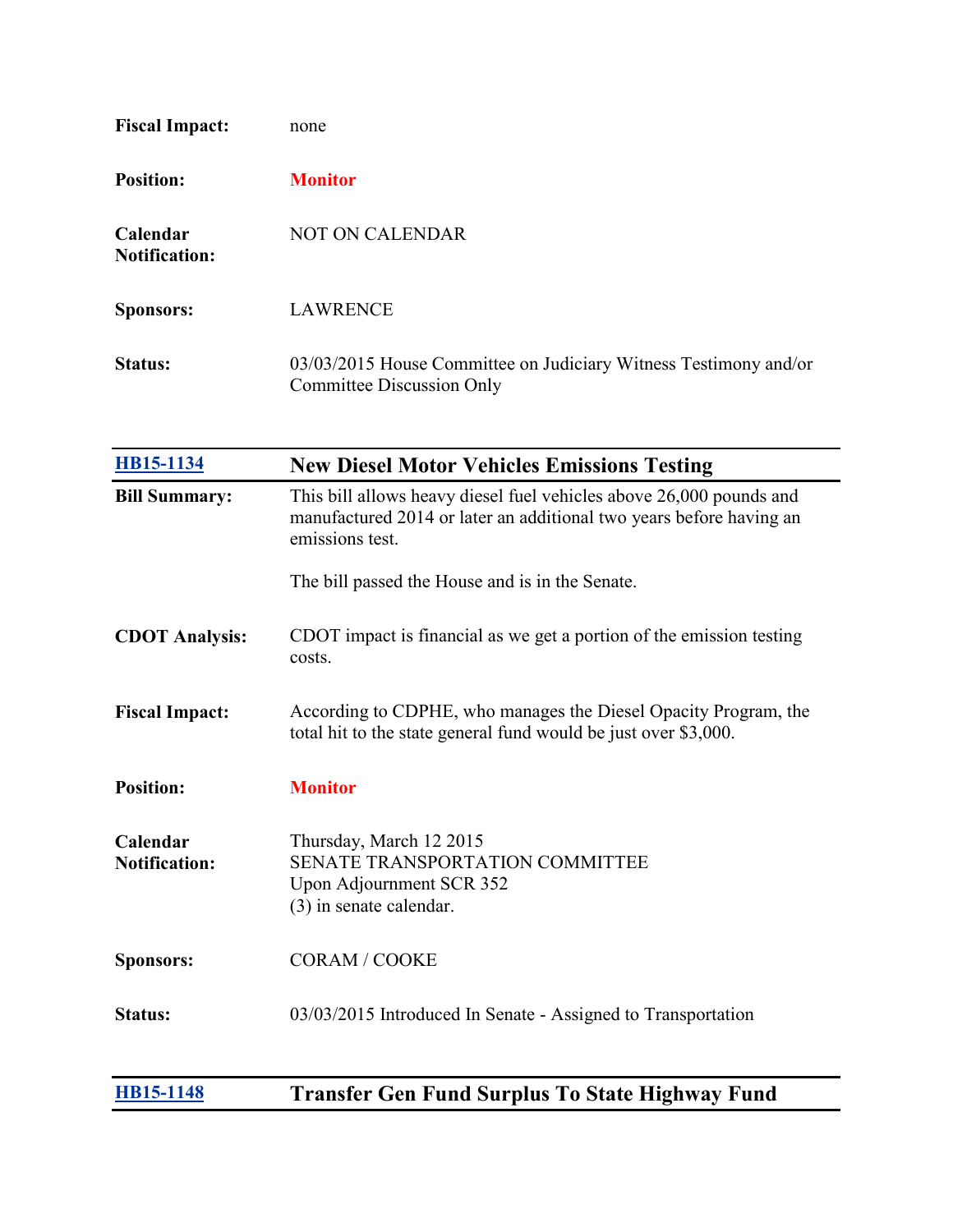| <b>Bill Summary:</b>             | This most excellent bill takes the general fund surplus for this fiscal year<br>and deposits it into the State Highway Fund. Unfortunately, the House<br>committee disagreed and killed the bill.                                                                   |
|----------------------------------|---------------------------------------------------------------------------------------------------------------------------------------------------------------------------------------------------------------------------------------------------------------------|
| <b>CDOT</b> Analysis:            | This would be a nice bonus. Interestingly, the committee votes were<br>more partisan views on TABOR than the need for transportation<br>funding. A reflection of the understood needs for infrastructure funding<br>while not recognizing TABOR's negative effects. |
| <b>Fiscal Impact:</b>            | The latest surplus estimates range from \$125 - \$196M.                                                                                                                                                                                                             |
| <b>Position:</b>                 | <b>Monitor/Support</b>                                                                                                                                                                                                                                              |
| Calendar<br><b>Notification:</b> | <b>NOT ON CALENDAR</b>                                                                                                                                                                                                                                              |
| <b>Sponsors:</b>                 | <b>BROWN</b>                                                                                                                                                                                                                                                        |
| <b>Status:</b>                   | 03/02/2015 House Committee on State, Veterans, & Military Affairs                                                                                                                                                                                                   |

| HB15-1173             | Winter Driving I-70 Tread Depth & Tire Chains                                                                                                                                                                                                                                                                       |
|-----------------------|---------------------------------------------------------------------------------------------------------------------------------------------------------------------------------------------------------------------------------------------------------------------------------------------------------------------|
| <b>Bill Summary:</b>  | Requires a 4/32 inch tread depth on West I-70 during certain months and<br>bad weather conditions. Allows Colorado State Patrol to enforce.                                                                                                                                                                         |
| <b>CDOT</b> Analysis: | This bill does not directly impact CDOT except we would provide<br>information to motorists along the corridor using the electronic signs.<br>CDOT will continue educational programs and outreach to motorists<br>regarding adequate tire treads along the corridor. The bill passed 3rd<br>readings in the House. |
| <b>Fiscal Impact:</b> | Although some of the fees collected from this fine would be deposited<br>into the Highway Users Tax Fund, the Department does not expect<br>Colorado State Patrol to issue many tickets for this violation. CDOT<br>expects this bill to have a minimal and indeterminate impact on<br>revenues.                    |
| <b>Position:</b>      | <b>Monitor/Support</b>                                                                                                                                                                                                                                                                                              |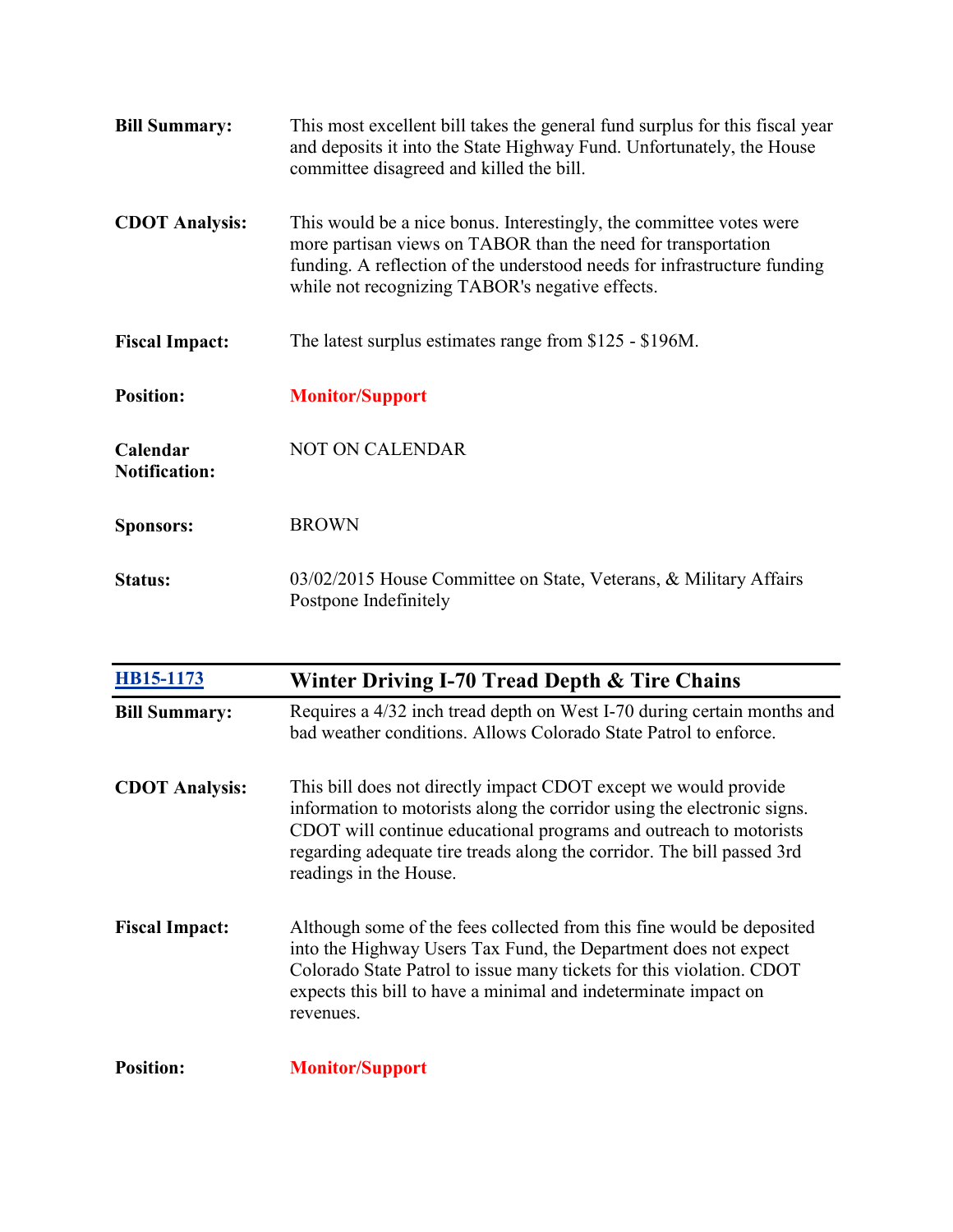| Calendar<br><b>Notification:</b> | Friday, March 6 2015<br>THIRD READING OF BILLS - FINAL PASSAGE<br>$(1)$ in house calendar. |
|----------------------------------|--------------------------------------------------------------------------------------------|
| <b>Sponsors:</b>                 | <b>MITSCH BUSH</b>                                                                         |
| Status:                          | $02/27/2015$ House Third Reading Laid Over to $03/06/2015$ - No<br>Amendments              |

| <b>HB15-1197</b>                 | <b>Indemnity In Public Construction Contracts</b>                                                                                                                                                                                                                                                                                                                                                               |
|----------------------------------|-----------------------------------------------------------------------------------------------------------------------------------------------------------------------------------------------------------------------------------------------------------------------------------------------------------------------------------------------------------------------------------------------------------------|
| <b>Bill Summary:</b>             | Currently, small professional design firms that contract with some public<br>entities are under a duty to defend clause in their contracts. This requires<br>the firm, who doesn't have insurance to pay for litigation costs, to step up<br>and help defend a public entity against a lawsuit. The bill also requires<br>the public entity to face all initial legal challenges before assigning<br>liability. |
| <b>CDOT Analysis:</b>            | Rep Tate is amending the bill to alleviate CDOT concerns that this bill<br>would interfere with existing contract dispute resolution processes. After<br>multiple meetings CDOT is comfortable with the amendments and<br>neutral on the bill.                                                                                                                                                                  |
| <b>Fiscal Impact:</b>            | Any impact will be absorbed within existing FTE resources.                                                                                                                                                                                                                                                                                                                                                      |
| <b>Position:</b>                 | <b>Monitor</b>                                                                                                                                                                                                                                                                                                                                                                                                  |
| Calendar<br><b>Notification:</b> | Friday, March 6 2015<br><b>GENERAL ORDERS - SECOND READING OF BILLS</b><br>(3) in house calendar.                                                                                                                                                                                                                                                                                                               |
| <b>Sponsors:</b>                 | <b>TATE / JAHN</b>                                                                                                                                                                                                                                                                                                                                                                                              |
| <b>Status:</b>                   | 02/26/2015 House Committee on Judiciary Refer Amended to House<br>Committee of the Whole                                                                                                                                                                                                                                                                                                                        |

| HB15-1209            | <b>CDOT Highway Maintenance Division</b>                                                                                            |
|----------------------|-------------------------------------------------------------------------------------------------------------------------------------|
| <b>Bill Summary:</b> | Currently, there are two highway divisions operating under the CDOT<br>and this bill aligns statute with current business practice. |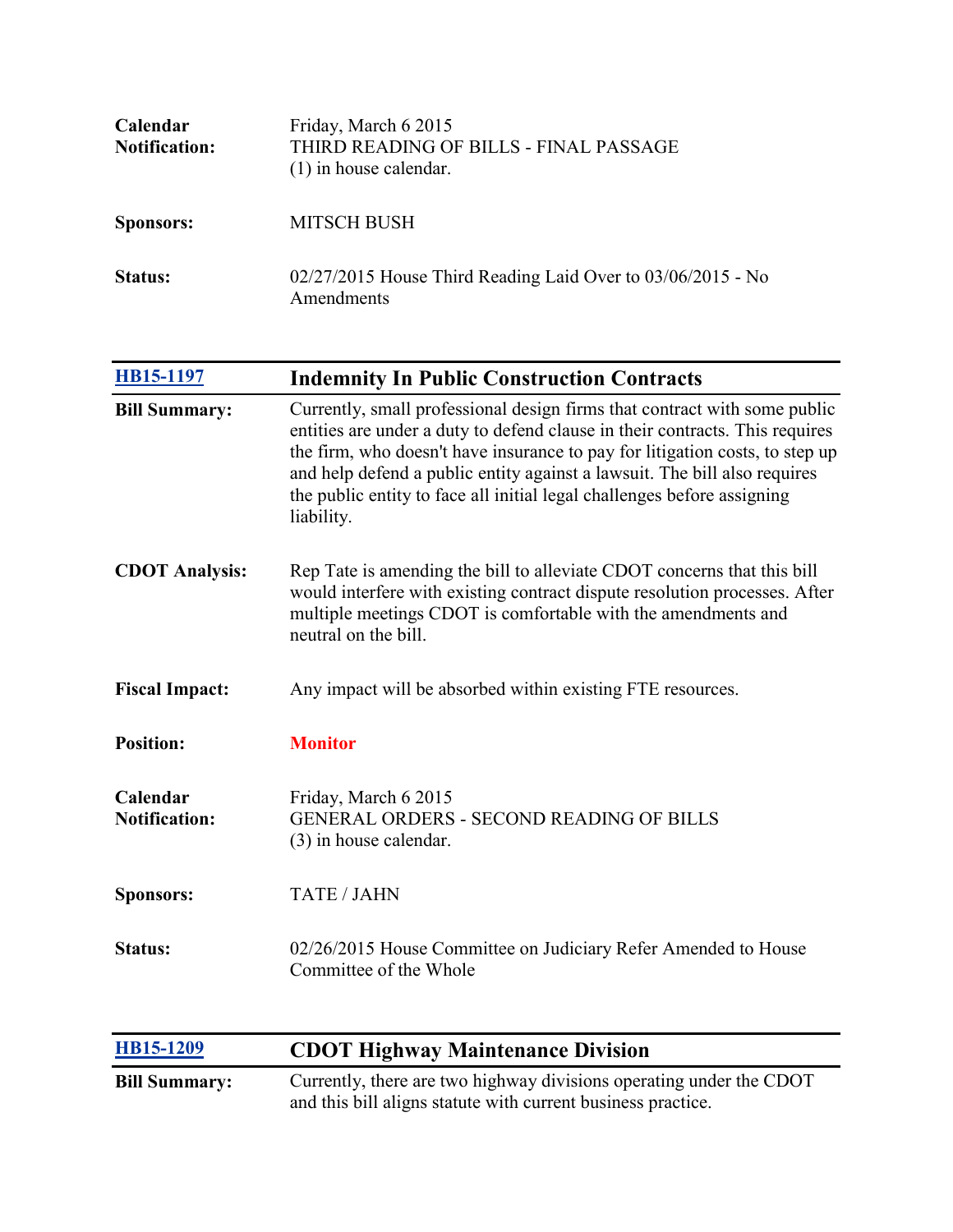|                                  | The bill passed out of House unanimously unamended and is in the<br>Senate.                                                |
|----------------------------------|----------------------------------------------------------------------------------------------------------------------------|
| <b>CDOT Analysis:</b>            | This is a bill CDOT is running to true up statute language.                                                                |
| <b>Fiscal Impact:</b>            | None                                                                                                                       |
| <b>Position:</b>                 | <b>Actively Support</b>                                                                                                    |
| Calendar<br><b>Notification:</b> | Thursday, March 12 2015<br><b>SENATE TRANSPORTATION COMMITTEE</b><br>Upon Adjournment SCR 352<br>$(2)$ in senate calendar. |
| <b>Sponsors:</b>                 | <b>TYLER / SCOTT</b>                                                                                                       |
| Status:                          | 03/03/2015 Introduced In Senate - Assigned to Transportation                                                               |

| <b>SB15-014</b>                  | <b>Medical Marijuana</b>                                                            |
|----------------------------------|-------------------------------------------------------------------------------------|
| <b>Bill Summary:</b>             | This bill seeks to clarify some local government taxing authority for<br>marijuana. |
|                                  | The bill is sitting in Appropriations.                                              |
| <b>CDOT</b> Analysis:            | CDOT monitoring to ensure no language introduced affecting CDOT<br>funding.         |
| <b>Fiscal Impact:</b>            | No fiscal impact                                                                    |
| <b>Position:</b>                 | <b>Monitor</b>                                                                      |
| Calendar<br><b>Notification:</b> | <b>NOT ON CALENDAR</b>                                                              |
| <b>Sponsors:</b>                 | <b>AGUILAR / SINGER</b>                                                             |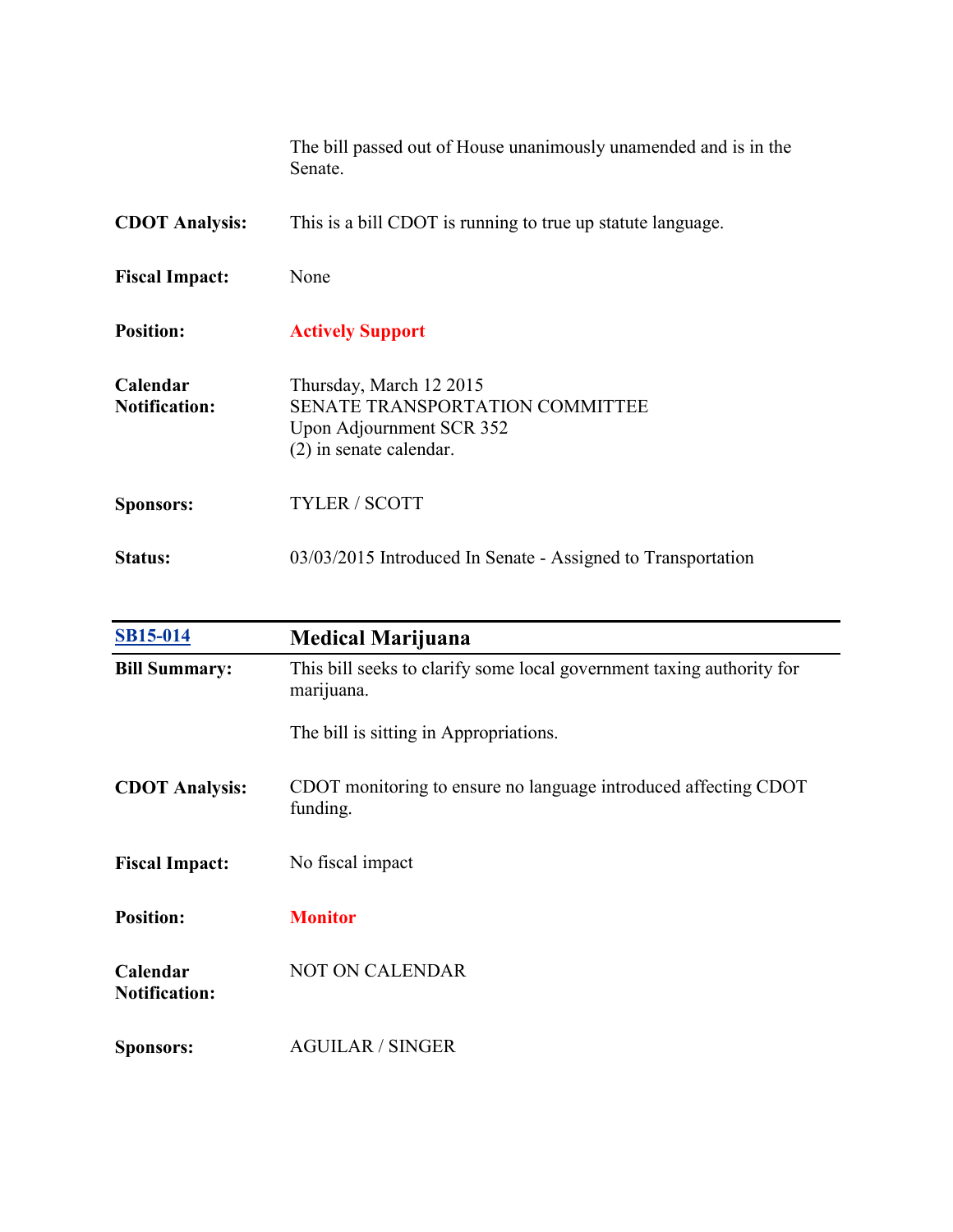| <b>Status:</b> | 02/26/2015 Senate Committee on Health & Human Services Refer |
|----------------|--------------------------------------------------------------|
|                | Amended to Appropriations                                    |

| <b>SB15-018</b>                  | <b>Repeal Late Vehicle Registration Fee</b>                                                                                                                                                                      |
|----------------------------------|------------------------------------------------------------------------------------------------------------------------------------------------------------------------------------------------------------------|
| <b>Bill Summary:</b>             | This bill seeks to repeal the FASTER late fee.                                                                                                                                                                   |
| <b>CDOT Analysis:</b>            | The fiscal impact on CDOT is significant and the Department opposes<br>this loss of revenue. The bill passed through the Senate on party line<br>votes and is heading to a quick and certain death in the House. |
| <b>Fiscal Impact:</b>            | \$10,536,000 in FY2016-17 and beyond.                                                                                                                                                                            |
| <b>Position:</b>                 | <b>Actively Oppose</b>                                                                                                                                                                                           |
| Calendar<br><b>Notification:</b> | Wednesday, March 18 2015<br>State, Veterans, and Military Affairs<br>Upon Adjournment Room LSB-A<br>(3) in house calendar.                                                                                       |
| <b>Sponsors:</b>                 | NEVILLE T. / NEVILLE P.                                                                                                                                                                                          |
| <b>Status:</b>                   | $02/24/2015$ Introduced In House - Assigned to State, Veterans, &<br>Military Affairs + Finance                                                                                                                  |
| <b>SB15-022</b>                  | <b>Wildfire Risk Reduction Grant Program</b>                                                                                                                                                                     |
| <b>Bill Summary:</b>             | This brings DNR money to local governments to help mitigate forest<br>hazardous fuels (i.e. dead/dying trees). The bill is in Appropriations.                                                                    |
| <b>CDOT Analysis:</b>            | CDOT monitoring. It is possible that CDOT could be a partner with<br>locals on a forest thinning project along state roads.                                                                                      |
| <b>Fiscal Impact:</b>            | No CDOT impact                                                                                                                                                                                                   |
| <b>Position:</b>                 | <b>Monitor</b>                                                                                                                                                                                                   |

**Calendar Notification:** NOT ON CALENDAR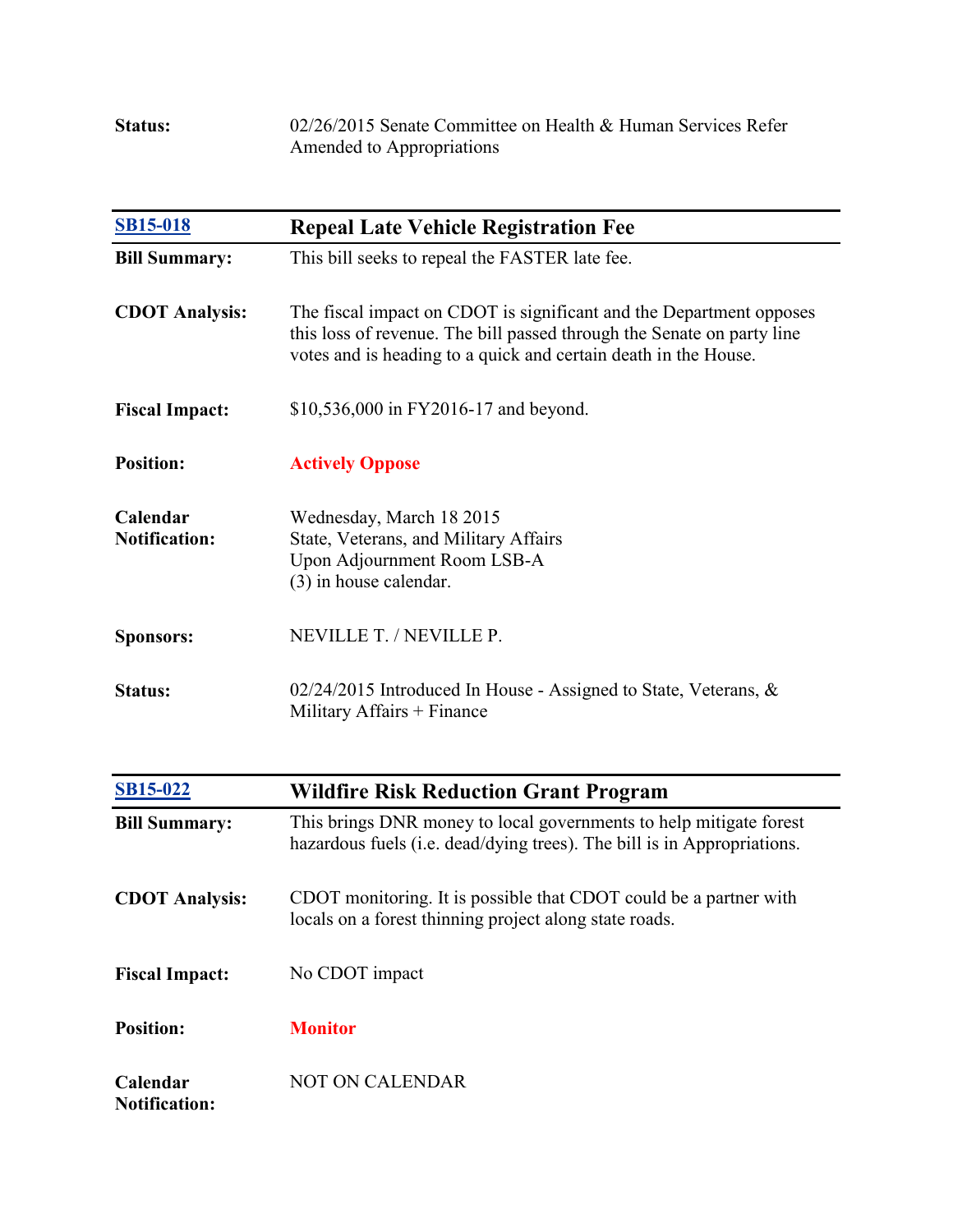| <b>Sponsors:</b> | <b>ROBERTS</b>                                                      |
|------------------|---------------------------------------------------------------------|
| <b>Status:</b>   | 01/15/2015 Senate Committee on Agriculture, Natural Resources, $\&$ |
|                  | Energy Refer Amended to Appropriations                              |

| <b>SB15-023</b>                  | <b>Off-highway Vehicle State Highway</b>                                                                                                                                                               |
|----------------------------------|--------------------------------------------------------------------------------------------------------------------------------------------------------------------------------------------------------|
| <b>Bill Summary:</b>             | Bill allows OHVs to cross state highways under certain circumstances.                                                                                                                                  |
|                                  | The bill passed both Houses and is awaiting the Governor's signature.                                                                                                                                  |
| <b>CDOT Analysis:</b>            | Sponsor amended the bill ensuring OHVs aren't allowed on state<br>highways running through metropolitan areas.                                                                                         |
| <b>Fiscal Impact:</b>            | No fiscal impact to CDOT, although look into FHWA statute.                                                                                                                                             |
| <b>Position:</b>                 | <b>Monitor</b>                                                                                                                                                                                         |
| Calendar<br><b>Notification:</b> | <b>NOT ON CALENDAR</b>                                                                                                                                                                                 |
| <b>Sponsors:</b>                 | <b>CROWDER</b>                                                                                                                                                                                         |
| <b>Status:</b>                   | 03/04/2015 Sent to the Governor                                                                                                                                                                        |
|                                  |                                                                                                                                                                                                        |
| <b>SB15-059</b>                  | <b>Use Of Unmanned Aerial Vehicles</b>                                                                                                                                                                 |
| <b>Bill Summary:</b>             | This bill defines the instances when a law enforcement agency may use<br>unmanned aerial vehicles.                                                                                                     |
|                                  | The bill died in Senate Judiciary.                                                                                                                                                                     |
| <b>CDOT Analysis:</b>            | Many state departments worked with the sponsors to craft a strike below<br>amendment addressing concerns. The bill now just applies to any<br>invasion of privacy and not all use of the UAVs cameras. |
| <b>Fiscal Impact:</b>            | None                                                                                                                                                                                                   |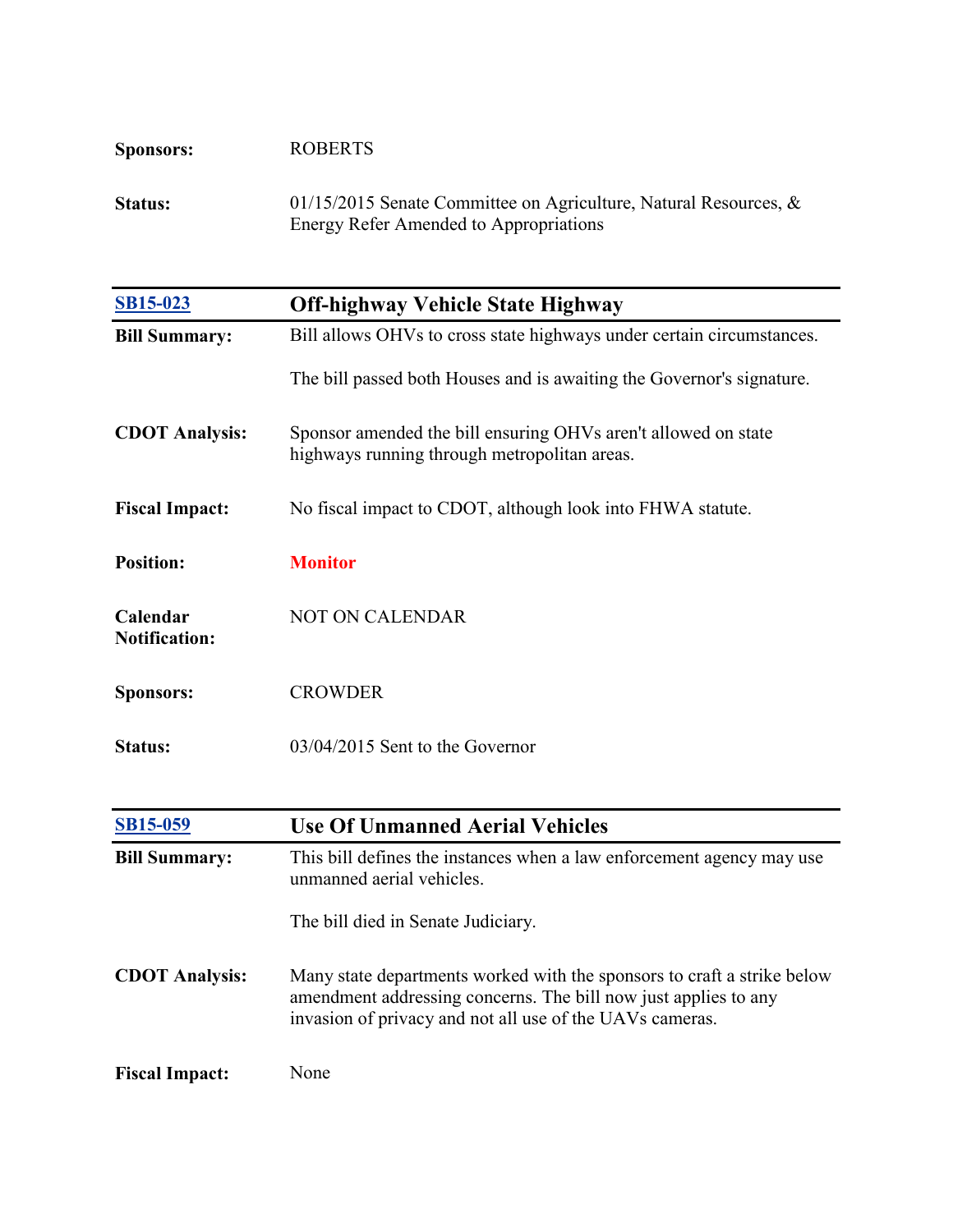| <b>Position:</b>                 | <b>Monitor</b>                                                 |
|----------------------------------|----------------------------------------------------------------|
| Calendar<br><b>Notification:</b> | <b>NOT ON CALENDAR</b>                                         |
| <b>Sponsors:</b>                 | <b>NEWELL</b>                                                  |
| <b>Status:</b>                   | 02/25/2015 Senate Committee on Judiciary Postpone Indefinitely |

| <b>SB15-080</b>                  | <b>Participation In PERA's Defined Contribution Plan</b>                                                                                                                                                                                                                                                                                                       |
|----------------------------------|----------------------------------------------------------------------------------------------------------------------------------------------------------------------------------------------------------------------------------------------------------------------------------------------------------------------------------------------------------------|
| <b>Bill Summary:</b>             | Currently, only certain state employees may participate in PERA's<br>defined contribution plan. This bill allows all employees of a PERA-<br>eligible employer to have the option of the defined contribution plan.<br>The bill passed the Senate, but is assigned to the State Affairs committee<br>and has a hard road in the House.                         |
| <b>CDOT</b> Analysis:            | Technically the change would not directly affect CDOT employees as<br>there is already an option to choose between PERA's DB or DC plans. If<br>this bill were to pass, however, there is an assumption that more people<br>would choose the DC plan thereby reducing the amount of funds in the<br>DB plan and creating a more uncertain future for the fund. |
| <b>Fiscal Impact:</b>            | No direct fiscal impact to CDOT, possible future impacts to the DB<br>PERA fund due to more people choosing the DC PERA plan.                                                                                                                                                                                                                                  |
| <b>Position:</b>                 | <b>Monitor</b>                                                                                                                                                                                                                                                                                                                                                 |
| Calendar<br><b>Notification:</b> | Wednesday, March 18 2015<br>State, Veterans, and Military Affairs<br>Upon Adjournment Room LSB-A<br>$(1)$ in house calendar.                                                                                                                                                                                                                                   |
| <b>Sponsors:</b>                 | <b>HILL</b>                                                                                                                                                                                                                                                                                                                                                    |
| <b>Status:</b>                   | 02/20/2015 Introduced In House - Assigned to State, Veterans, &<br>Military Affairs $+$ Finance                                                                                                                                                                                                                                                                |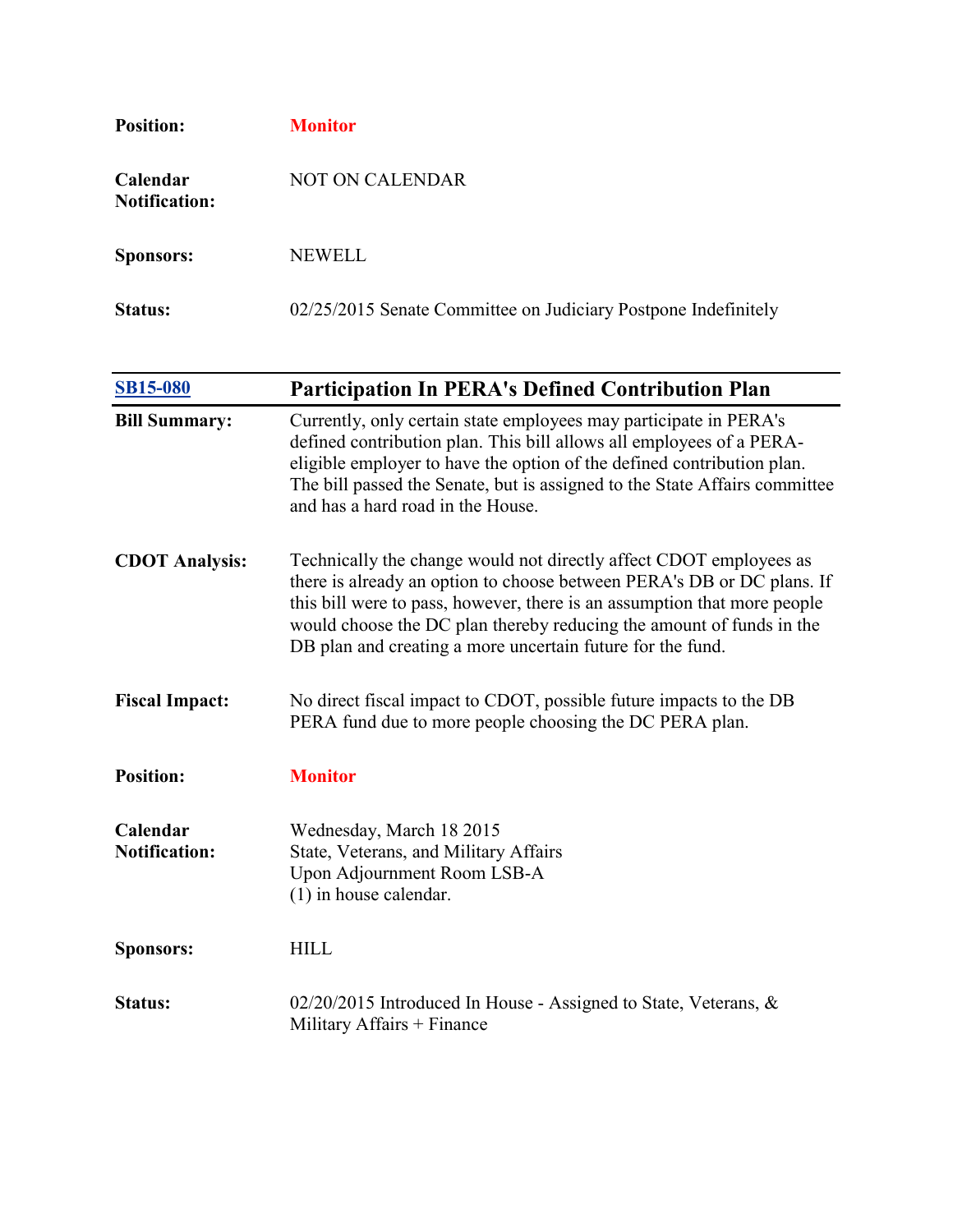| <b>SB15-081</b>                  | <b>Use Lottery Money For Recreational Bicycle Trails</b>                                                                                                                                                                                                                                 |
|----------------------------------|------------------------------------------------------------------------------------------------------------------------------------------------------------------------------------------------------------------------------------------------------------------------------------------|
| <b>Bill Summary:</b>             | This bill allowed for lottery funds to be used to provide infrastructure<br>projects for bicycles along state and local roads. The bill died in the<br>Finance committee.                                                                                                                |
| <b>CDOT Analysis:</b>            | While additional funding for bike lanes along roads would've been nice,<br>there were two concerns with this bill: one, it was unclear if CDOT was<br>going to have extra maintenance duties for bike paths in our right of<br>ways, and two, the funding source was always problematic. |
| <b>Fiscal Impact:</b>            | None now.                                                                                                                                                                                                                                                                                |
| <b>Position:</b>                 | <b>Monitor</b>                                                                                                                                                                                                                                                                           |
| Calendar<br><b>Notification:</b> | <b>NOT ON CALENDAR</b>                                                                                                                                                                                                                                                                   |
| <b>Sponsors:</b>                 | <b>CROWDER</b>                                                                                                                                                                                                                                                                           |
| Status:                          | 01/29/2015 Senate Committee on Finance Postpone Indefinitely                                                                                                                                                                                                                             |

| <b>SB15-090</b>                  | <b>Temporary Registration Document Standards</b>                                                                                                                                                                                                                                             |
|----------------------------------|----------------------------------------------------------------------------------------------------------------------------------------------------------------------------------------------------------------------------------------------------------------------------------------------|
| <b>Bill Summary:</b>             | Allows the Dept of Revenue to create rules guiding the development of<br>new temporary registration tags so law enforcement and tolling<br>technology may better read them. Also creates an electronic temporary<br>licensing system.                                                        |
| <b>CDOT</b> Analysis:            | Stakeholders were able to come up with consensus language for the<br>electronic temporary plate system. CDOT's original bill language is still<br>included as well. This week the bill passed the Senate Transportation<br>committee and the Senate Finance committee with only one no vote. |
| <b>Fiscal Impact:</b>            | No fiscal impact to CDOT.                                                                                                                                                                                                                                                                    |
| <b>Position:</b>                 | <b>Actively Support</b>                                                                                                                                                                                                                                                                      |
| Calendar<br><b>Notification:</b> | Friday, March 13 2015<br><b>SENATE APPROPRIATIONS COMMITTEE</b>                                                                                                                                                                                                                              |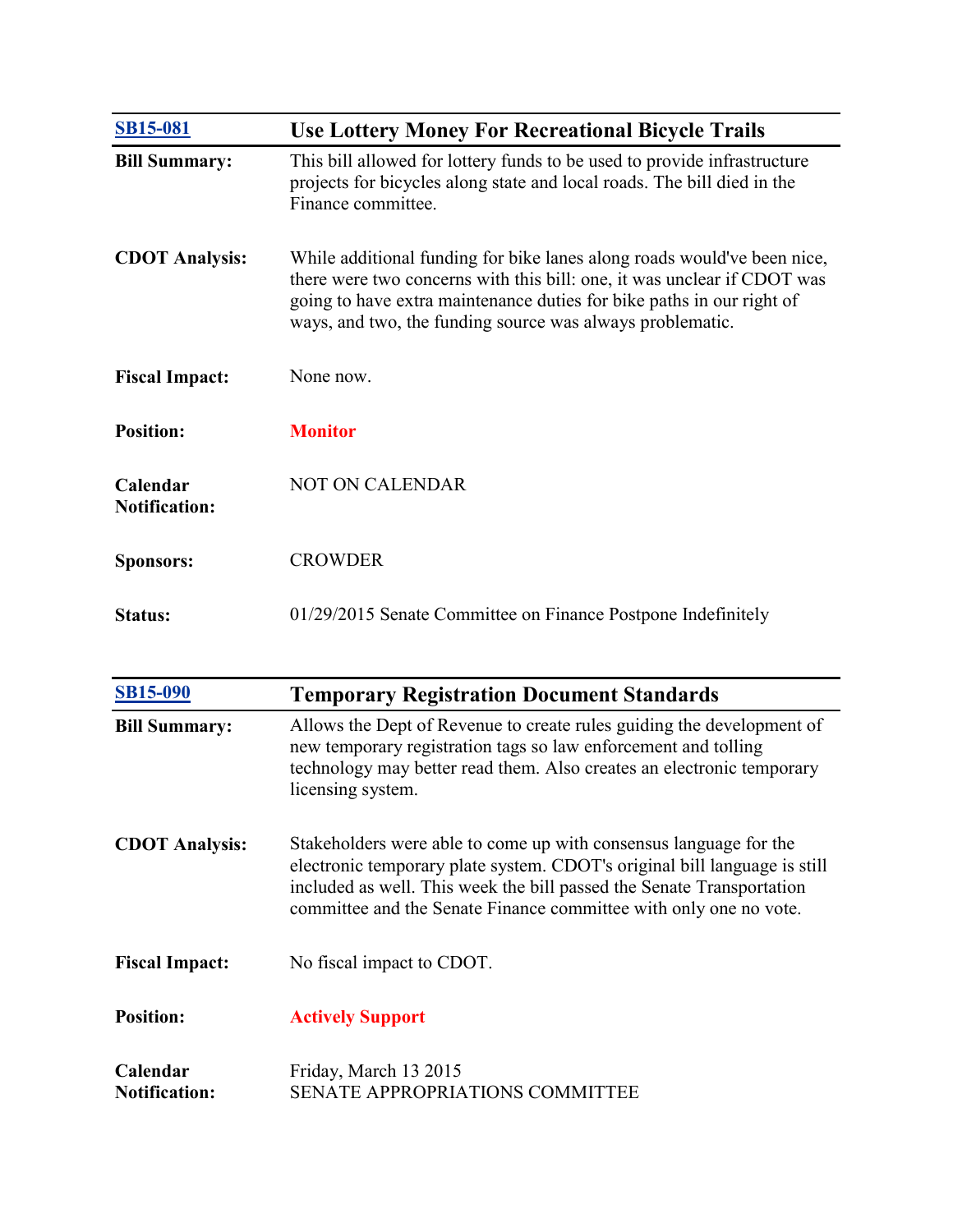8:00 AM SCR 356 (3) in senate calendar.

| <b>Sponsors:</b> | TODD/TYLER                                                                |
|------------------|---------------------------------------------------------------------------|
| <b>Status:</b>   | 02/12/2015 Senate Committee on Finance Refer Amended to<br>Appropriations |

| SB15-097                         | <b>Supplemental Needs Trust For Certain PERA Benefits</b>                                                                                                                                                                                                                                                                                                                                                         |
|----------------------------------|-------------------------------------------------------------------------------------------------------------------------------------------------------------------------------------------------------------------------------------------------------------------------------------------------------------------------------------------------------------------------------------------------------------------|
| <b>Bill Summary:</b>             | The bill allows a PERA retiree to designate a supplemental needs trust as<br>a cobeneficiary eligible to receive a continuing benefit upon the PERA<br>retiree's death. The bill also states that a supplemental needs trust is an<br>eligible survivor under PERA law and able to receive PERA survivor<br>benefits as provided under the PERA law and rules. The bill passed the<br>Senate and is in the House. |
| <b>CDOT Analysis:</b>            | CDOT will continue to monitor for state employees.                                                                                                                                                                                                                                                                                                                                                                |
| <b>Fiscal Impact:</b>            | No fiscal impact                                                                                                                                                                                                                                                                                                                                                                                                  |
| <b>Position:</b>                 | <b>Monitor</b>                                                                                                                                                                                                                                                                                                                                                                                                    |
| Calendar<br><b>Notification:</b> | Thursday, March 12 2015<br>Finance<br>Upon Adjournment Room LSB-A<br>$(2)$ in house calendar.                                                                                                                                                                                                                                                                                                                     |
| <b>Sponsors:</b>                 | <b>AGUILAR / LANDGRAF</b>                                                                                                                                                                                                                                                                                                                                                                                         |
| <b>Status:</b>                   | 02/25/2015 Introduced In House - Assigned to Finance                                                                                                                                                                                                                                                                                                                                                              |
| <b>SB15-134</b>                  | <b>Energy Cost-savings Contracts For Vehicle Fleets</b>                                                                                                                                                                                                                                                                                                                                                           |
| <b>Bill Summary:</b>             | This bill allows more flexibility for state agencies in calculating annual<br>cost payments on a vehicle fleet operational and fuel cost-savings<br>contract. The bill died in committee.                                                                                                                                                                                                                         |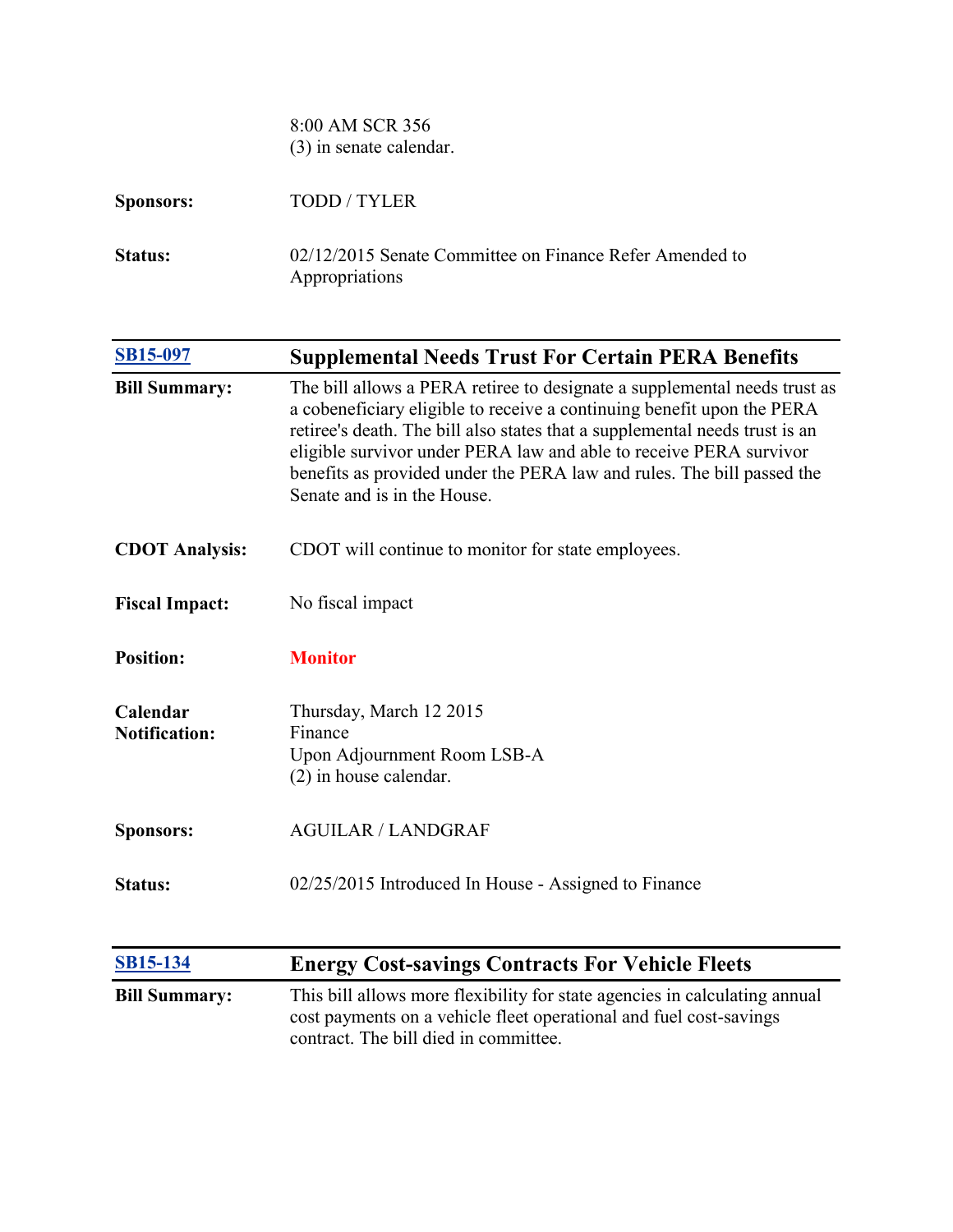| <b>CDOT</b> Analysis:            | This bill would not apply to CDOT's fleet as the Department is not<br>planning on entering in to new energy cost saving contracts with a third<br>party for the Department's fleet. |
|----------------------------------|-------------------------------------------------------------------------------------------------------------------------------------------------------------------------------------|
| <b>Fiscal Impact:</b>            | None                                                                                                                                                                                |
| <b>Position:</b>                 | <b>Monitor</b>                                                                                                                                                                      |
| Calendar<br><b>Notification:</b> | <b>NOT ON CALENDAR</b>                                                                                                                                                              |
| <b>Sponsors:</b>                 | <b>JONES / TYLER</b>                                                                                                                                                                |
| Status:                          | 02/12/2015 Senate Committee on Agriculture, Natural Resources, $\&$<br><b>Energy Postpone Indefinitely</b>                                                                          |

| <b>SB15-163</b>                  | <b>Suppl Approp Dept Transportation</b>                                                                                      |
|----------------------------------|------------------------------------------------------------------------------------------------------------------------------|
| <b>Bill Summary:</b>             | This is a guiding document for the JBC to do figure setting for CDOT's<br>annual budget. The bill is on the Governor's desk. |
| <b>CDOT</b> Analysis:            | Appropriations also include the rollover authority for the SRTS money<br>CDOT requested.                                     |
| <b>Fiscal Impact:</b>            | The total is \$1.28 billion for the Department.                                                                              |
| <b>Position:</b>                 | <b>Actively Support</b>                                                                                                      |
| Calendar<br><b>Notification:</b> | <b>NOT ON CALENDAR</b>                                                                                                       |
| <b>Sponsors:</b>                 | <b>LAMBERT / HAMNER</b>                                                                                                      |
| <b>Status:</b>                   | 03/04/2015 Sent to the Governor                                                                                              |
|                                  |                                                                                                                              |

## **[SB15-165](http://www.statebillinfo.com/SBI/index.cfm?fuseaction=Bills.View&billnum=SB15-165) Suppl Approp Capital Construction**

**Bill Summary:**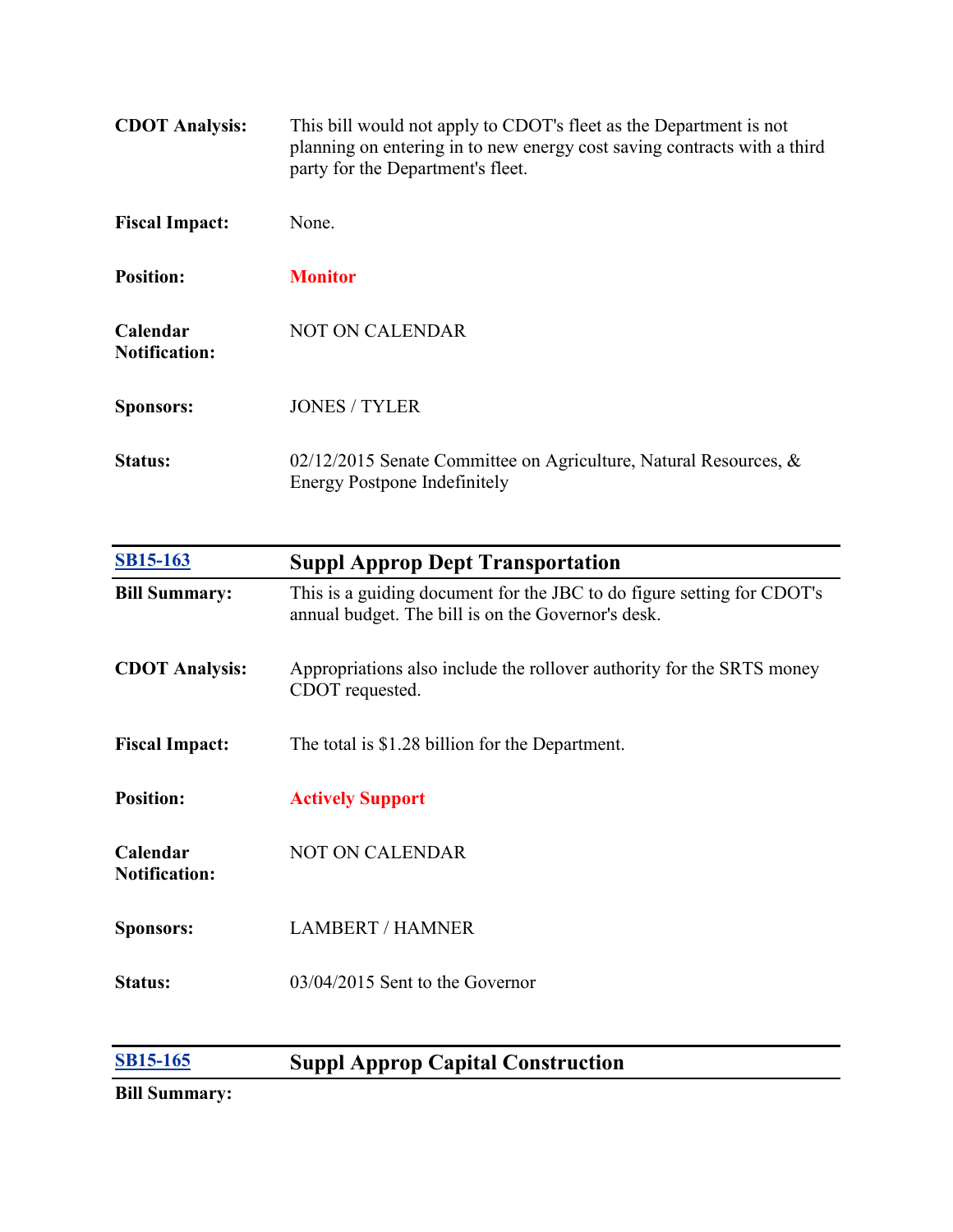| <b>CDOT</b> Analysis:            | Includes annual appropriation of funds dedicated to CDOT under prior<br>Ref C language. The bill is on the Governor's desk waiting for his<br>signature. |
|----------------------------------|----------------------------------------------------------------------------------------------------------------------------------------------------------|
| <b>Fiscal Impact:</b>            | \$500,000 to CDOT                                                                                                                                        |
| <b>Position:</b>                 | <b>Actively Support</b>                                                                                                                                  |
| Calendar<br><b>Notification:</b> | NOT ON CALENDAR                                                                                                                                          |
| <b>Sponsors:</b>                 | <b>LAMBERT / HAMNER</b>                                                                                                                                  |
| <b>Status:</b>                   | $03/04/2015$ Sent to the Governor                                                                                                                        |

| <b>SB15-172</b>                  | <b>High-performance Transp Enterprise Accountability</b>                                                                                                                                                                                                                                                                                                                                                                                                                                                                                                               |
|----------------------------------|------------------------------------------------------------------------------------------------------------------------------------------------------------------------------------------------------------------------------------------------------------------------------------------------------------------------------------------------------------------------------------------------------------------------------------------------------------------------------------------------------------------------------------------------------------------------|
| <b>Bill Summary:</b>             | This bill would make the HPTE commissioners Senate confirmed<br>appointments and add CDOT"s Executive Director as an ex officio<br>member of the commission. The bill also requires CDOT to hold town<br>hall meetings at various times during the P3 process, as well as provide<br>final information to the general assembly. Additionally, the bill requires<br>CDOT to consider various transit options for any proposed P3 project<br>and mandates 10% of P3 funds go to transit. Finally, the bill would add<br>14 new reporting requirements for CDOT annually. |
| <b>CDOT</b> Analysis:            | This bill echos the bill last year that Sen. Jones introduced in response to<br>the P3 agreement on US-36. While the bill codifies certain points from<br>the Executive Order, it goes further to create additional requirements on<br>the Dept. The bill died in Senate Trasportation on a party line vote.                                                                                                                                                                                                                                                           |
| <b>Fiscal Impact:</b>            | There would be additional administrative costs associated with<br>additional town hall presentations as well as the additional reporting<br>requirements to the legislature.                                                                                                                                                                                                                                                                                                                                                                                           |
| <b>Position:</b>                 | <b>Actively Oppose</b>                                                                                                                                                                                                                                                                                                                                                                                                                                                                                                                                                 |
| Calendar<br><b>Notification:</b> | <b>NOT ON CALENDAR</b>                                                                                                                                                                                                                                                                                                                                                                                                                                                                                                                                                 |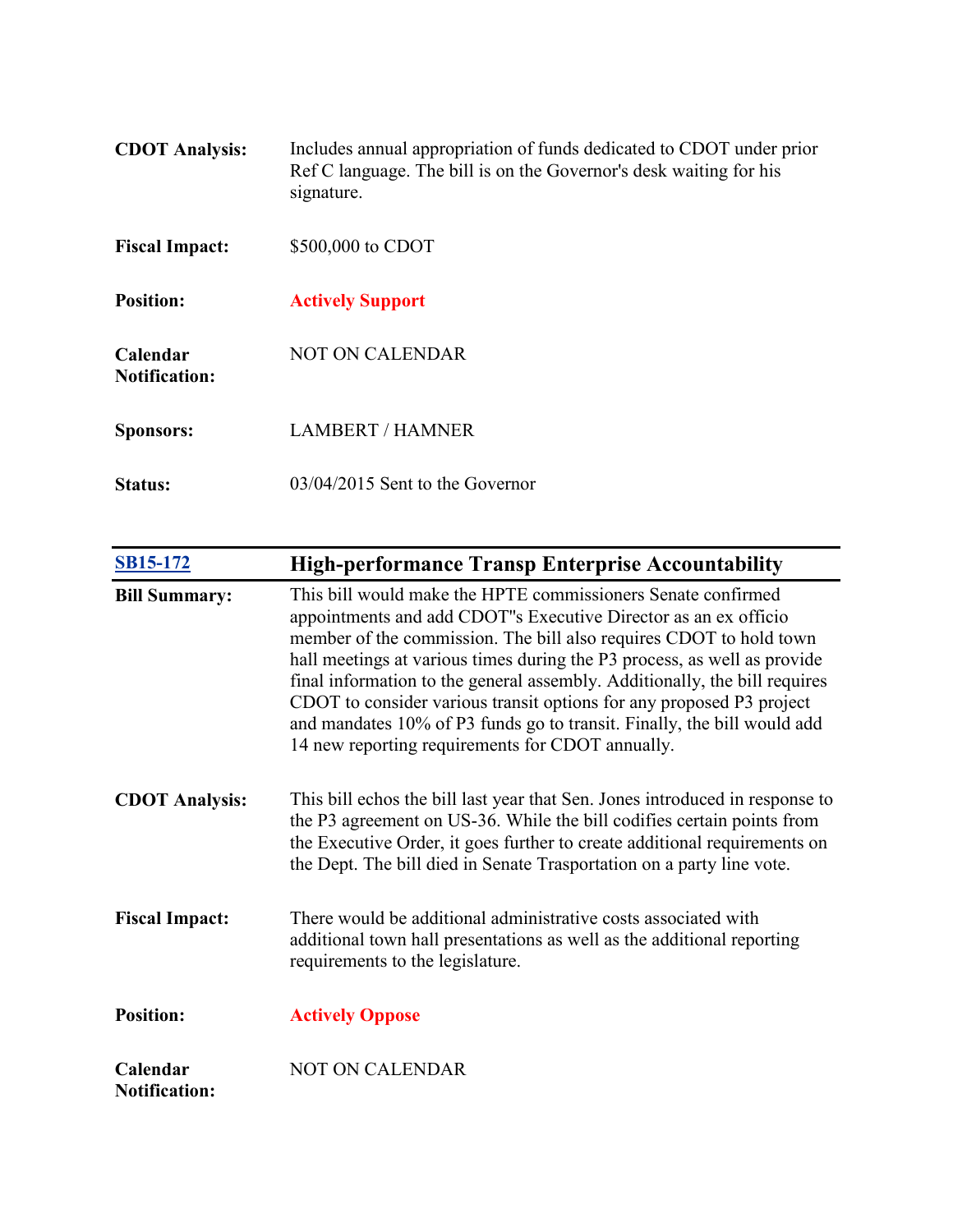| <b>Sponsors:</b> | <b>JONES / FOOTE</b>                                                |
|------------------|---------------------------------------------------------------------|
| <b>Status:</b>   | 02/19/2015 Senate Committee on Transportation Postpone Indefinitely |

| <b>SB15-176</b>                  | <b>Southwest Chief Rail Commission Spending Authority</b>                                                                                                                                                                                                                                                                                                                                                        |
|----------------------------------|------------------------------------------------------------------------------------------------------------------------------------------------------------------------------------------------------------------------------------------------------------------------------------------------------------------------------------------------------------------------------------------------------------------|
| <b>Bill Summary:</b>             | The bill removes the requirement for Kansas and New Mexico to agree<br>on financial contributions prior to the Southwest Chief Rail Line<br>Economic Development Commission to spend money on development<br>and maintenance. It also would ask Amtrak to consider adding a rail stop<br>in Pueblo and would require Amtrak and BNSF railroads to commit in<br>writing to spending \$16M in repairs on the line. |
| <b>CDOT</b> Analysis:            |                                                                                                                                                                                                                                                                                                                                                                                                                  |
| <b>Fiscal Impact:</b>            | The bill asks for a general fund appropriation of \$8.91M.                                                                                                                                                                                                                                                                                                                                                       |
| <b>Position:</b>                 | <b>Deliberating</b>                                                                                                                                                                                                                                                                                                                                                                                              |
| Calendar<br><b>Notification:</b> | <b>NOT ON CALENDAR</b>                                                                                                                                                                                                                                                                                                                                                                                           |
| <b>Sponsors:</b>                 | <b>GARCIA / SALAZAR</b>                                                                                                                                                                                                                                                                                                                                                                                          |
| Status:                          | 02/24/2015 Senate Committee on Local Government Refer Unamended<br>to Appropriations                                                                                                                                                                                                                                                                                                                             |

| <b>SB15-179</b>       | <b>US Highway 50 Economic Benefits Study</b>                                                                                                                                                                                                                                                            |
|-----------------------|---------------------------------------------------------------------------------------------------------------------------------------------------------------------------------------------------------------------------------------------------------------------------------------------------------|
| <b>Bill Summary:</b>  | This bill requires CDOT to conduct a study of the current economic<br>benefits provided by US-50 between the Kansas border and US-285, as<br>well as opportunities to increase those benefits. The results from the<br>study are to be compiled into a single report no later than December 1,<br>2015. |
| <b>CDOT</b> Analysis: | CDOT is supportive of the idea that US50 is an important corridor for<br>the southern part of the state. The bill was amended in committee to<br>ensure gifts/grants/and donations are the funding for any study that may<br>occur.                                                                     |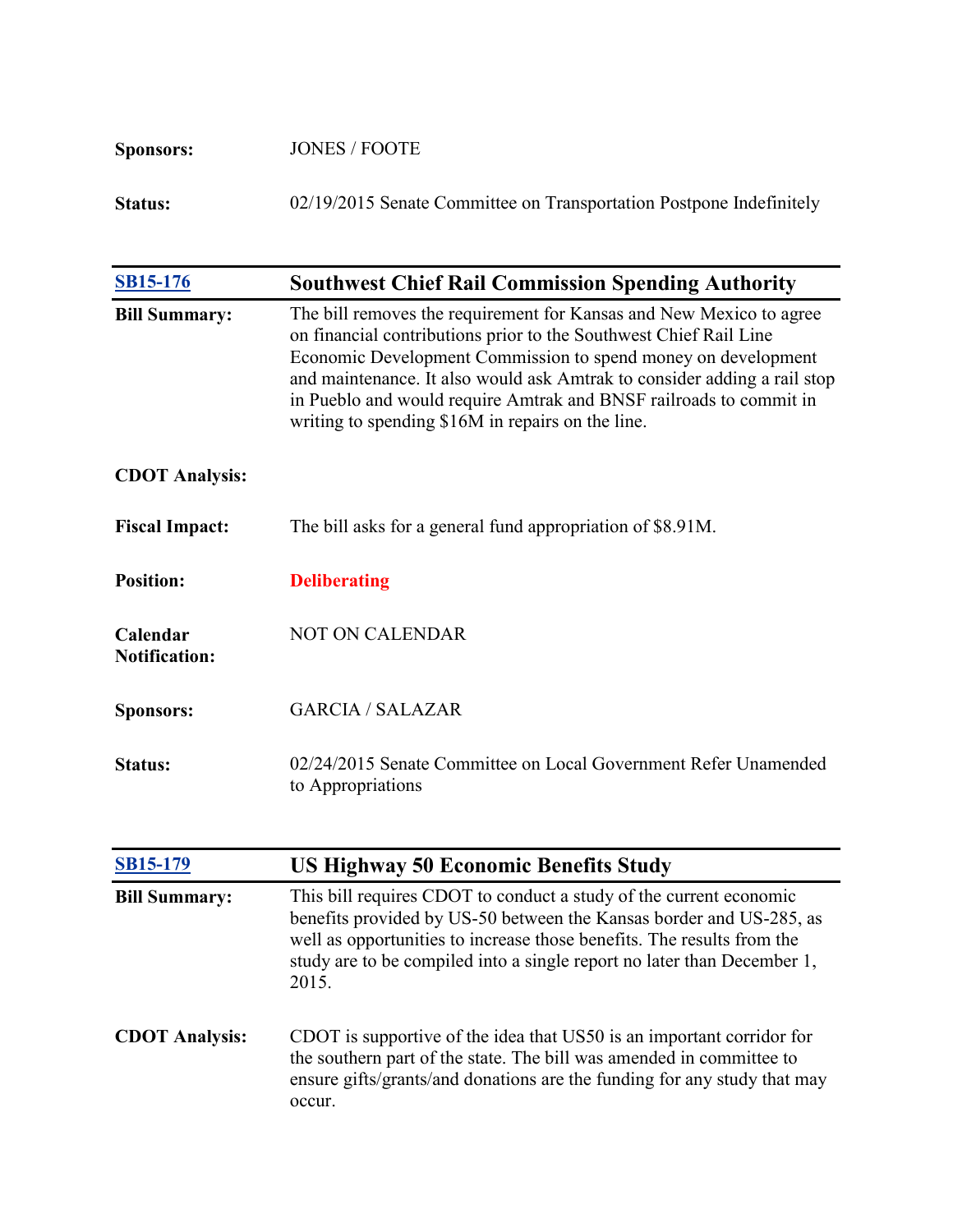| <b>Fiscal Impact:</b>            | In the past, detailed economic benefit and impact studies on portions of<br>highways have cost CDOT approximately \$25,000 per study. It is<br>expected this economic study would be in that same range. |
|----------------------------------|----------------------------------------------------------------------------------------------------------------------------------------------------------------------------------------------------------|
| <b>Position:</b>                 | <b>Monitor/Support</b>                                                                                                                                                                                   |
| Calendar<br><b>Notification:</b> | Thursday, March 12 2015<br>SENATE TRANSPORTATION COMMITTEE<br>Upon Adjournment SCR 352<br>$(1)$ in senate calendar.                                                                                      |
| <b>Sponsors:</b>                 | <b>GARCIA / ESGAR</b>                                                                                                                                                                                    |
| Status:                          | 02/17/2015 Introduced In Senate - Assigned to Transportation                                                                                                                                             |

| <b>SB15-180</b>                  | <b>Regulatory Reform Act 2015</b>                                                                                                                                                                                                                                                                                                                                                          |
|----------------------------------|--------------------------------------------------------------------------------------------------------------------------------------------------------------------------------------------------------------------------------------------------------------------------------------------------------------------------------------------------------------------------------------------|
| <b>Bill Summary:</b>             | This bill establishes a process for small businesses to receive<br>information about state department rules. If a small business violates a<br>new rule, a state agency is required to issue a written warning and<br>engage the business in educational outreach as to the methods of<br>complying with the new rule.                                                                     |
| <b>CDOT</b> Analysis:            | This is the same bill as HB-1065 which Rep. Szabo left when she<br>became a Jefferson County commissioner. The bill applies to CDOT<br>rules only if a small business breaks a minor rule, i.e.<br>administrative/record keeping/filing reports. If a small business breaks a<br>rule, the Department sends them a letter first and works with them to<br>ensure compliance in the future. |
| <b>Fiscal Impact:</b>            | None to CDOT                                                                                                                                                                                                                                                                                                                                                                               |
| <b>Position:</b>                 | <b>Deliberating</b>                                                                                                                                                                                                                                                                                                                                                                        |
| Calendar<br><b>Notification:</b> | Monday, March 9 2015<br>SENATE BUSINESS, LABOR, & TECHNOLOGY COMMITTEE<br>1:30 PM SCR 354<br>$(1)$ in senate calendar.                                                                                                                                                                                                                                                                     |